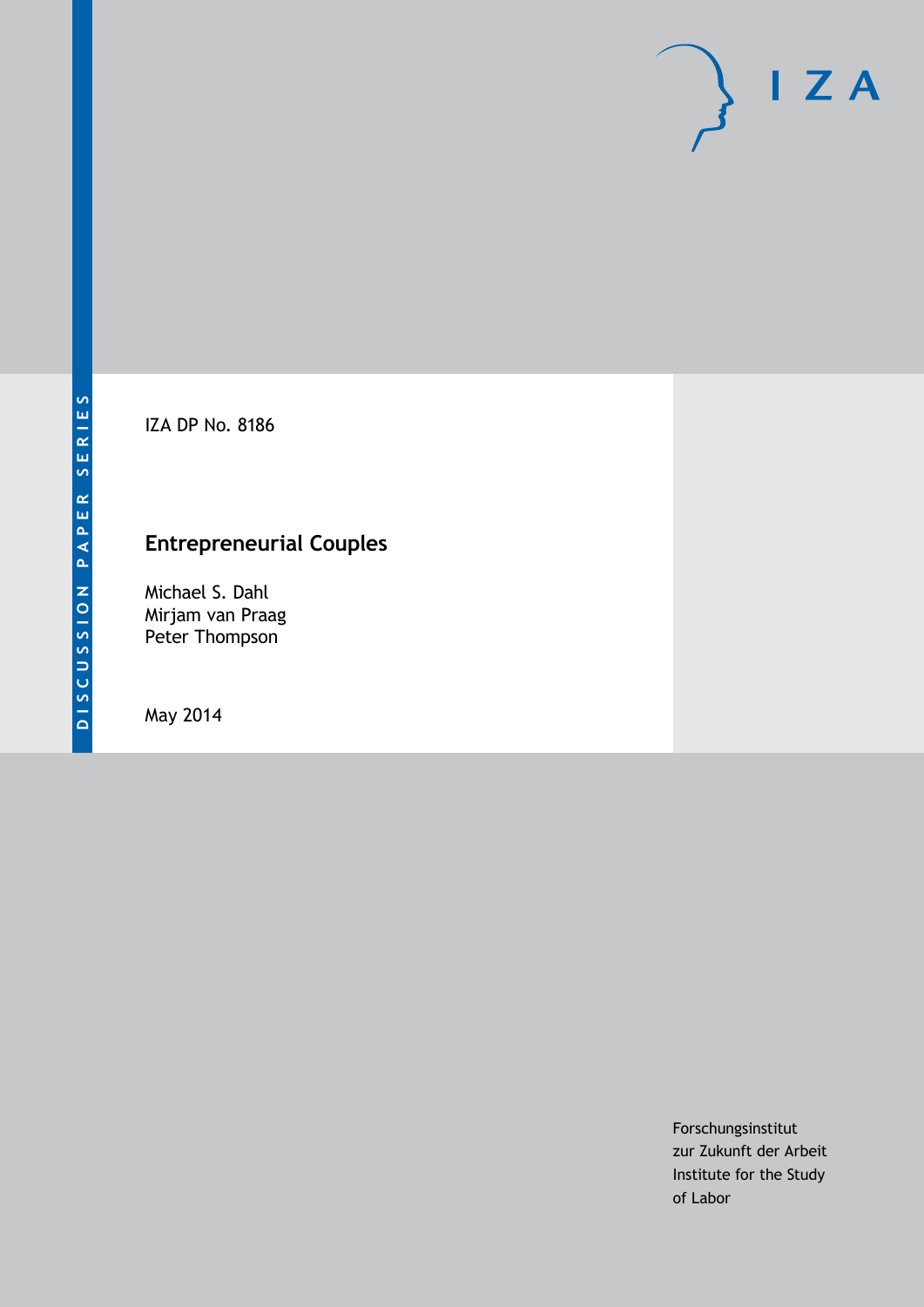# **Entrepreneurial Couples**

## **Michael S. Dahl**

*Aalborg University*

### **Mirjam van Praag**

*Copenhagen Business School, Tinbergen Institute and IZA*

### **Peter Thompson**

*Emory University*

### Discussion Paper No. 8186 May 2014

IZA

P.O. Box 7240 53072 Bonn Germany

Phone: +49-228-3894-0 Fax: +49-228-3894-180 E-mail: [iza@iza.org](mailto:iza@iza.org)

Any opinions expressed here are those of the author(s) and not those of IZA. Research published in this series may include views on policy, but the institute itself takes no institutional policy positions. The IZA research network is committed to the IZA Guiding Principles of Research Integrity.

The Institute for the Study of Labor (IZA) in Bonn is a local and virtual international research center and a place of communication between science, politics and business. IZA is an independent nonprofit organization supported by Deutsche Post Foundation. The center is associated with the University of Bonn and offers a stimulating research environment through its international network, workshops and conferences, data service, project support, research visits and doctoral program. IZA engages in (i) original and internationally competitive research in all fields of labor economics, (ii) development of policy concepts, and (iii) dissemination of research results and concepts to the interested public.

IZA Discussion Papers often represent preliminary work and are circulated to encourage discussion. Citation of such a paper should account for its provisional character. A revised version may be available directly from the author.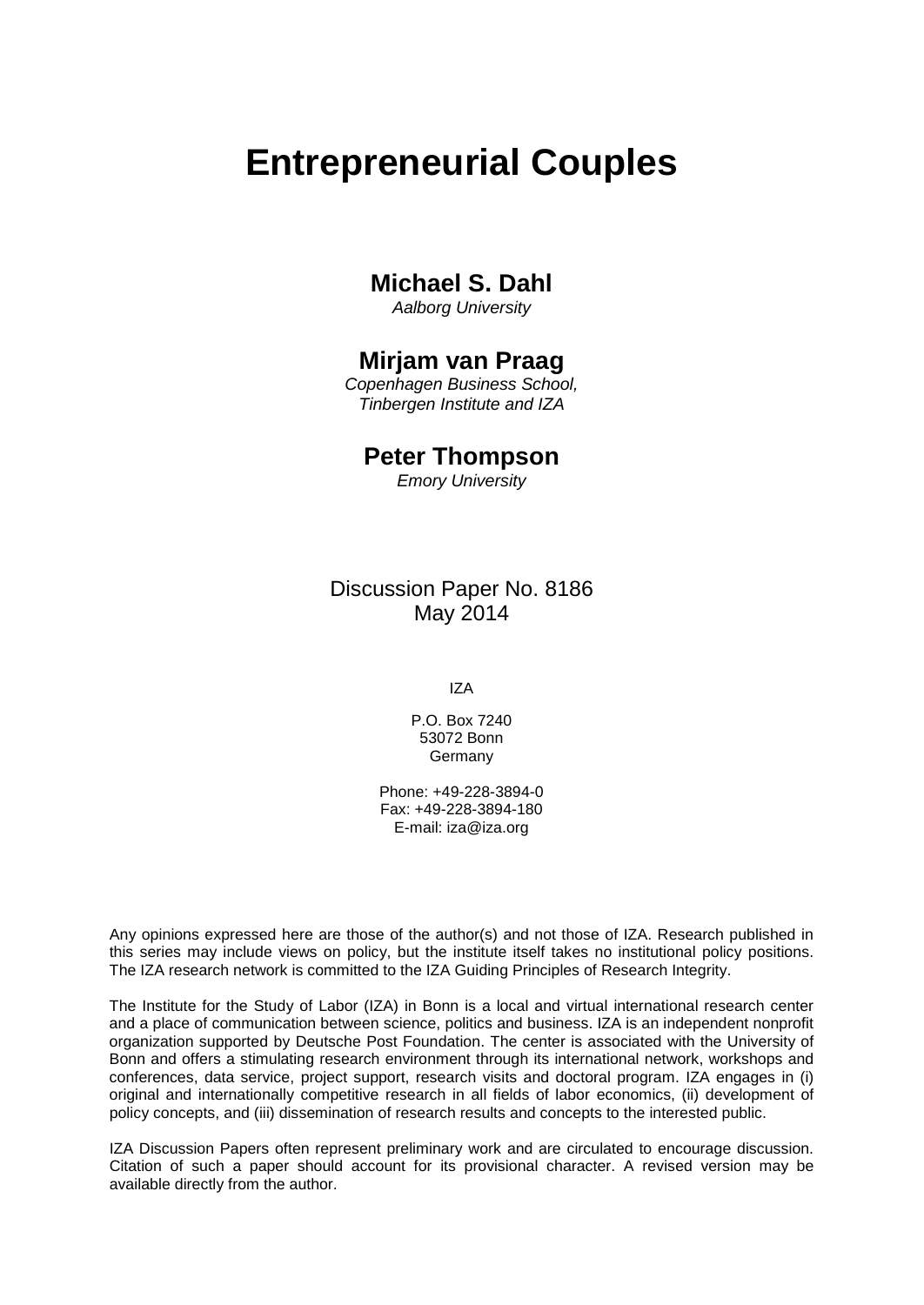IZA Discussion Paper No. 8186 May 2014

## **ABSTRACT**

## **Entrepreneurial Couples**

We study possible motivations for co-entrepreneurial couples to start up a joint firm, using a sample of 1,069 Danish couples that established a joint enterprise between 2001 and 2010. We compare their pre-entry characteristics, firm performance and post-dissolution private and financial outcomes with a selected set of comparable firms and couples. We find evidence that couples often establish a business together because one spouse – most commonly the female – has limited outside opportunities in the labor market. However, the financial benefits for each of the spouses, and especially the female, are larger in coentrepreneurial firms, both during the life of the business and post-dissolution. The start-up of co-entrepreneurial firms seems therefore a sound in-vestment in the human capital of both spouses as well as in the reduction of income inequality in the household. We find no evidence of non-pecuniary benefits or costs of co-entrepreneurship.

JEL Classification: J12, L26

Keywords: entrepreneurship, motives, performance, couples, co-entrepreneurship

Corresponding author:

Mirjam van Praag Copenhagen Business School Maersk Mc-Kinney Møller Professor of Entrepreneurship Kilevej 14a 2000 Frederiksberg **Denmark** E-mail: [mvp.ino@cbs.dk](mailto:mvp.ino@cbs.dk)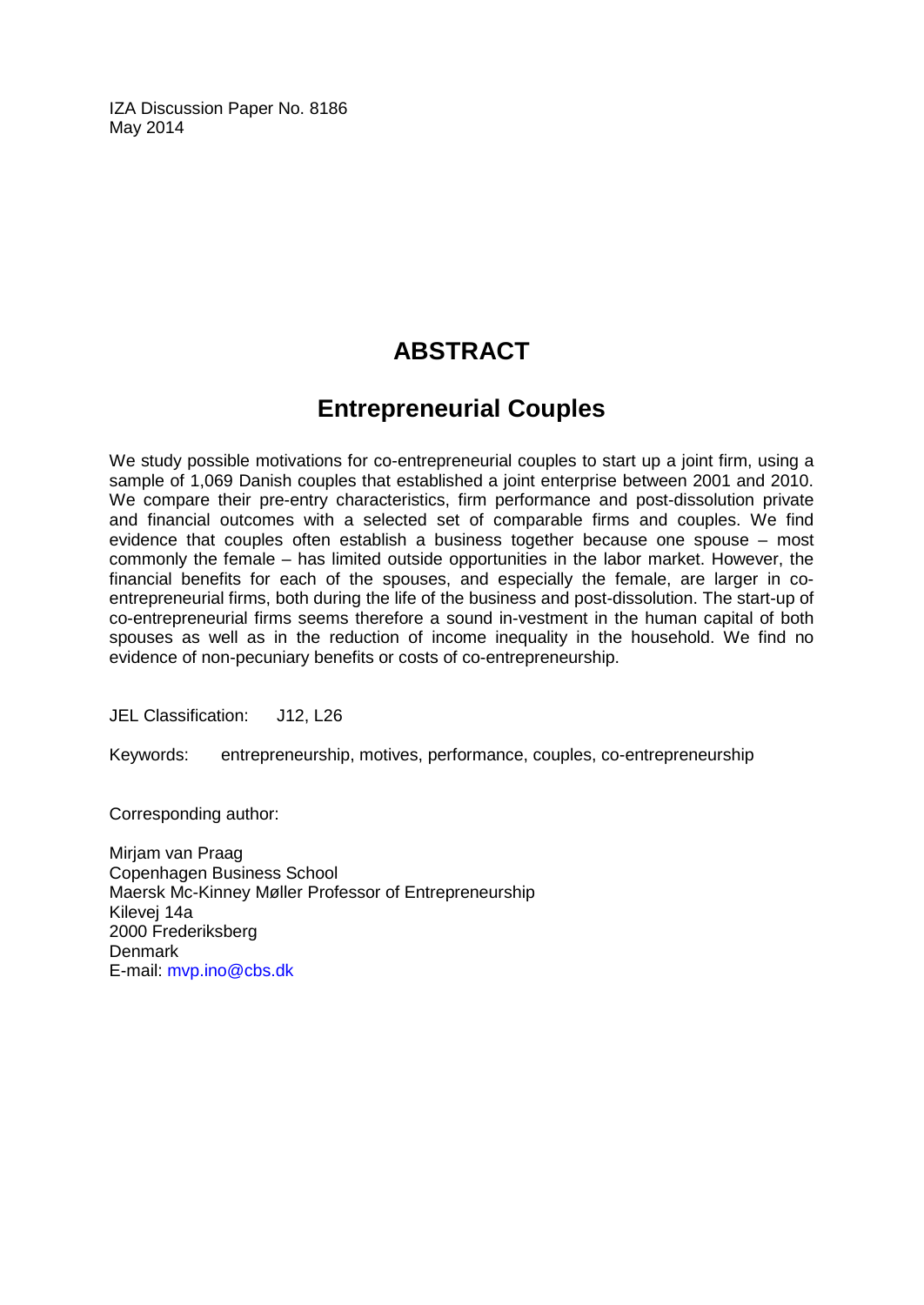#### **1. Introduction**

 $\ddot{\phantom{a}}$ 

"Co-entrepreneurial" businesses operated by married or cohabiting couples<sup>1</sup> account for many startups throughout the world. Dyer, Dyer and Gardner (2012), cite surveys indicating that at least eighty percent of businesses worldwide employ family members, and one third of these include spouses. In the United States it has been crudely estimated that fifteen percent of small businesses in 2000 were co-entrepreneurial (Muske, cited in FSBS, 2008).<sup>2</sup> Clearly, couple-owned and operated businesses are a significant component of small firms.<sup>3</sup>

There are many popular press stories about entrepreneurial couples. Some stories focus on the attractions for couples of establishing a business together, often highlighting glamorous examples of successful ventures founded by couples (see, for example, the numerous online articles about Julia and Kevin Hartz, co-founders of Eventbrite). Others, in contrast, document the chaos that can ensue when a successful business partnership is destroyed by marital discord (e.g., [Grigoriadis,](https://www.byliner.com/vanessa-grigoriadis) 2012). There is however, scant empirical evidence on representative entrepreneurial couples, and what little there is presents a picture bearing no resemblance to the anecdotes in the popular press. For example, in Marshack's (1994) survey of 60 couples, half engaged in joint entrepreneurship and half dual-career, entrepreneurial couples exhibited much more traditional gender roles than dual-career couples. Similarly, Fitzgerald and Muske (2002) find in a small sample from the 1997 National Family Business Survey (NFBS) that coentrepreneurs are more likely than individual entrepreneurs to have a home-based business and less likely to harbor ambitions or expectations of business growth.

The Panel Study of Income Dynamics (PSID) has identified co-entrepreneurs since its 1996 wave, but related studies using this sample have only tangentially grappled with

<sup>&</sup>lt;sup>1</sup> We shall also refer to couples that jointly operate a business as co-entrepreneurs.

<sup>2</sup> This estimate for the United States may be a little high: in the narrower but more preciselymeasured Panel Study on Income Dynamics (PSID) 71 (eight percent) out of 884 ownermanager businesses were found to be co-entrepreneurial (Dyer at al., 2012).

<sup>&</sup>lt;sup>3</sup> Another piece of evidence that co-entrepreneurship is not a marginal phenomenon is the large and growing stream of 'self-help' books for this target group with catchy titles such as "Couples at Work: How can you Stand to Work with your Spouse?" (James and James, 1997); "In Business and in Love: How Couples Can Successfully Run a Marriage Based-Business" (Jones and Jones, 2003) or "Sleeping with your Business Partner: A Communication Toolkit for Couples in Business Together" (Stewart-Gross and Gross, 2007).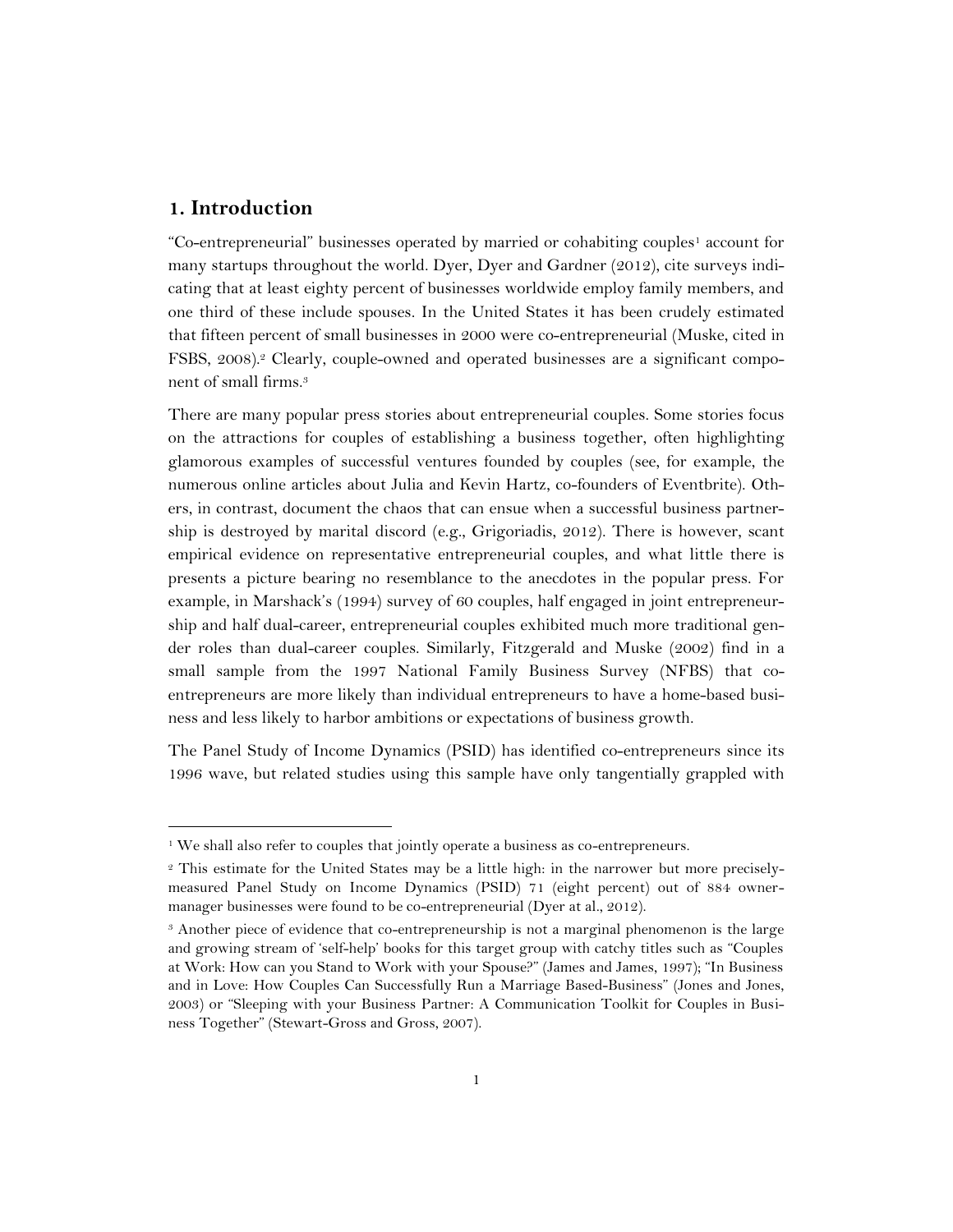the co-entrepreneurial couple. For example, Parker (2008) studies the interaction between spouses' decisions to become entrepreneurs; his sample contains co-entrepreneurs but they are not separately examined. Dyer et al. (2012) study the effect on profits of individuals joining a business that had been founded at some earlier date by their spouse; their sample likely includes businesses best described as co-entrepreneurial but they are not distinguished from those in which the spouse has joined as an employee rather than partner.

In this paper, we study entrepreneurial couples identified in the Danish matched employer-employee dataset. The sample we construct consists of three groups. The first is the focus of analysis: 1,069 co-entrepreneurial couples. The second group includes 161 couples owning two businesses that they operate separately, and the third consists of 3,928 couples in which one spouse operates a business while the other is active in the labor force. To ensure that the firms we analyze are comparable, we restrict attention in each of the three groups to firms that at the time of founding (between 2001 and 2010) had exactly two people including the entrepreneurs working in them.<sup>4</sup> The Danish data cover the universe of Danish adults and businesses, and provide a wealth of personal and commercial data. On the commercial side, we are able to identify business creation by couples in a precise manner, to track business performance, pre-founding earnings and employment, and post-dissolution earnings and family outcomes. The data allow us to examine individual wages separately for each spouse, as well as other differences between them. On the personal side, we have access to the usual set of demographic data. More unusually, we are able to construct proxies for rates of happiness by group using data such as the prescribing of anti-depressants, anxiety and insomnia medication (Dahl, Nielsen and Mojtabai, 2010).

Our analysis is presented in three parts. In section 3, we compare pre-founding characteristics of our three groups of couples, in Section 4 we look at the performance of their firms; and in Section 5 we look at the personal financial and non-financial consequences of running a (joint) business and of dissolving one.

We find evidence that couples often establish a business together because one spouse – most commonly the wife<sup> $5$ </sup> – has limited outside opportunities in the labor market. Per-

 $\ddot{\phantom{a}}$ 

<sup>4</sup> In a related paper, Coad and Timmermans (2012) use the Danish data to study the effects of founder diversity. Like us, they restrict attention to dyads – two-founder firms -- and in many regressions include a control for whether the dyad is a couple.

 $5$  For convenience, we shall use the terms husband and wife, although the definition of a couple in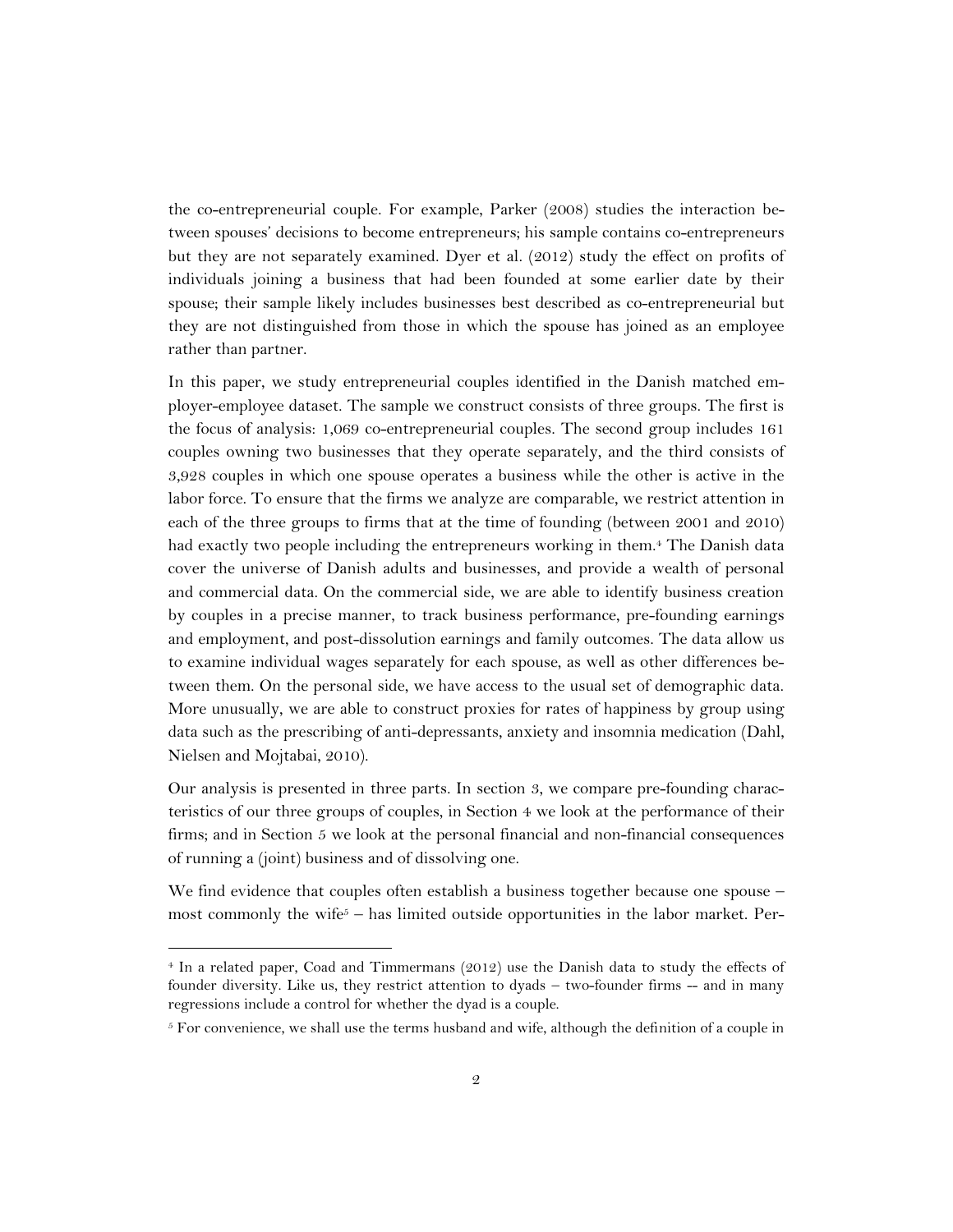haps as a consequence, co-entrepreneurial firms tend to maintain a smaller scale than the comparison firms but their smaller scale does not induce a lower profit level or a higher dissolution rate. We find no evidence of non-pecuniary benefits (or costs) of coentrepreneurship. In contrast, financial benefits are significant and substantial: Both spouses, but especially the wife, gain more income from their business than do the couples in the control group, compared to the earnings generated prior to the business startup. This larger increment to earnings survives firm dissolution (for couples whose firms are closed down). Therefore, we conclude that both partners seem to invest more in their (firm specific) human capital than do the comparison couples. This larger specific investment is justified by the lower likelihood of hold-up. Co-entrepreneurial couples are likely to trust each other better and to have more valuable carrots and sticks to force the other to invest in the business relationship. Evidently, the value of the specific investments is not limited to the firm because it remains positive even after firm dissolution and spills over to the new labor market positions of the spouses. The start-up of coentrepreneurial firms seems therefore a sound investment in the human capital of both spouses as well as in the reduction of income inequality in the household. At the same time, we do not find evidence that the joint business harms or benefits the relationship of the spouses, even after the dissolution of the firm.

#### **2. Data**

 $\ddot{\phantom{a}}$ 

Our data come from government registers collected in the Integrated Database for Labor Market Research (referred to by its Danish acronym, IDA) and the Entrepreneurship Database, both maintained by Statistics Denmark. IDA holds comprehensive, annually updated, longitudinal data on all individuals in Denmark from 1980 to 2010. The dataset links employees to annual demographic information on their employers, including financial information. The Entrepreneurship Database meanwhile contains annual information, including most importantly the identities of the primary founders, on new firms in Denmark from 2001 to 2010.

Our sample is drawn from the population of startups listed in the Entrepreneurship Database.<sup>6</sup> We identify 105,675 startups from 2001 to 2010 founded in the private sec-

our sample is based on cohabitation, not marital status.

<sup>6</sup> The data are held under restrictive control by Statistics Denmark due to the sensitivity of the information. All Stata do- and log-files are available upon request.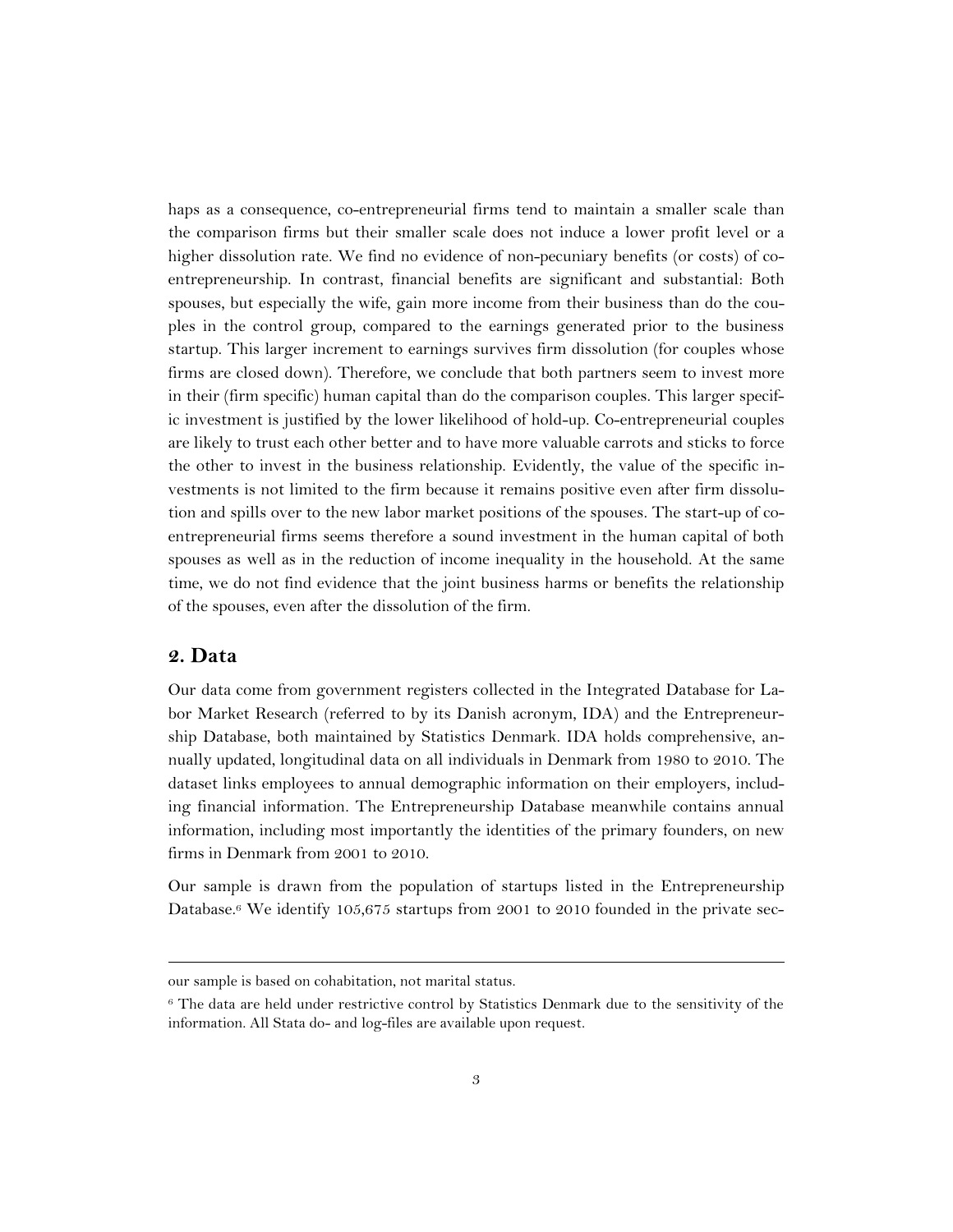tor, which can be matched to the firm information in the IDA. This sample is reduced to 104,448, because 1,227 founders of these startups cannot be identified in dataset in the year of founding (most likely because the founders are outside the Danish labor market in the year of founding). We remove the start-ups founded by entrepreneurs who are not married or cohabiting, as well as couples with one or both spouses aged younger than 18 or older than 65 years. This leaves us with 73,950 startups. We further restrict the sample to consist only of startups with exactly two individuals involved with the business in the first year. We do this to create the best comparison groups for entrepreneurial couples. This greatly reduces the sample to 5,158 startups, where 1,069 are coentrepreneurial couples, 161 are couples owning two businesses that they operate separately, and 3,928 are couples in which one spouse operates a business (with exactly two individuals involved) while the other is active in the labor force.

We compare these three different groups based on observable information on individuals in the IDA data. Most variables are straightforwardly defined. Income variables are based on annual wage income reported in the tax forms. Household wealth is measured by the annual income from stocks, other financial, and real assets.<sup>7</sup> We assume that this wealth income reflects the total value of the stock of wealth. In section 5, we distinguish co-entrepreneurial couples from the other groups in terms of their post-venture startup outcomes. Among other things, we study the mental health of couples by focusing on stress. Following Dahl, Nielsen and Mojtabai (2010), we combine our demographic data with information on drug prescriptions from the Danish Medicines Database. We create dummy variables for stress equal to one, if the individual has received one or more prescriptions for stress-related medication (anti-depressants, insomnia, and anxiety medication). 8

 $\ddot{\phantom{a}}$ 

<sup>7</sup> While this variable (formueindk\_ny) does not include income from sale of stocks or properties, it does include dividends, interest and rental income. Therefore, while we use this variable to measure pre-entry wealth, we do not consider it to be an interesting measure of the outcome of the business venture.

<sup>8</sup> These are identified using the relevant WHO-classification codes (ATC). The drugs are benzodiazepines (ATC: N05CF), benzodiazepine receptor antagonists (ATC: N05BA) and, selective serotonin re-uptake inhibitors (ATC: N06AB) (Dahl, Nielsen and Mojtabai, 2010).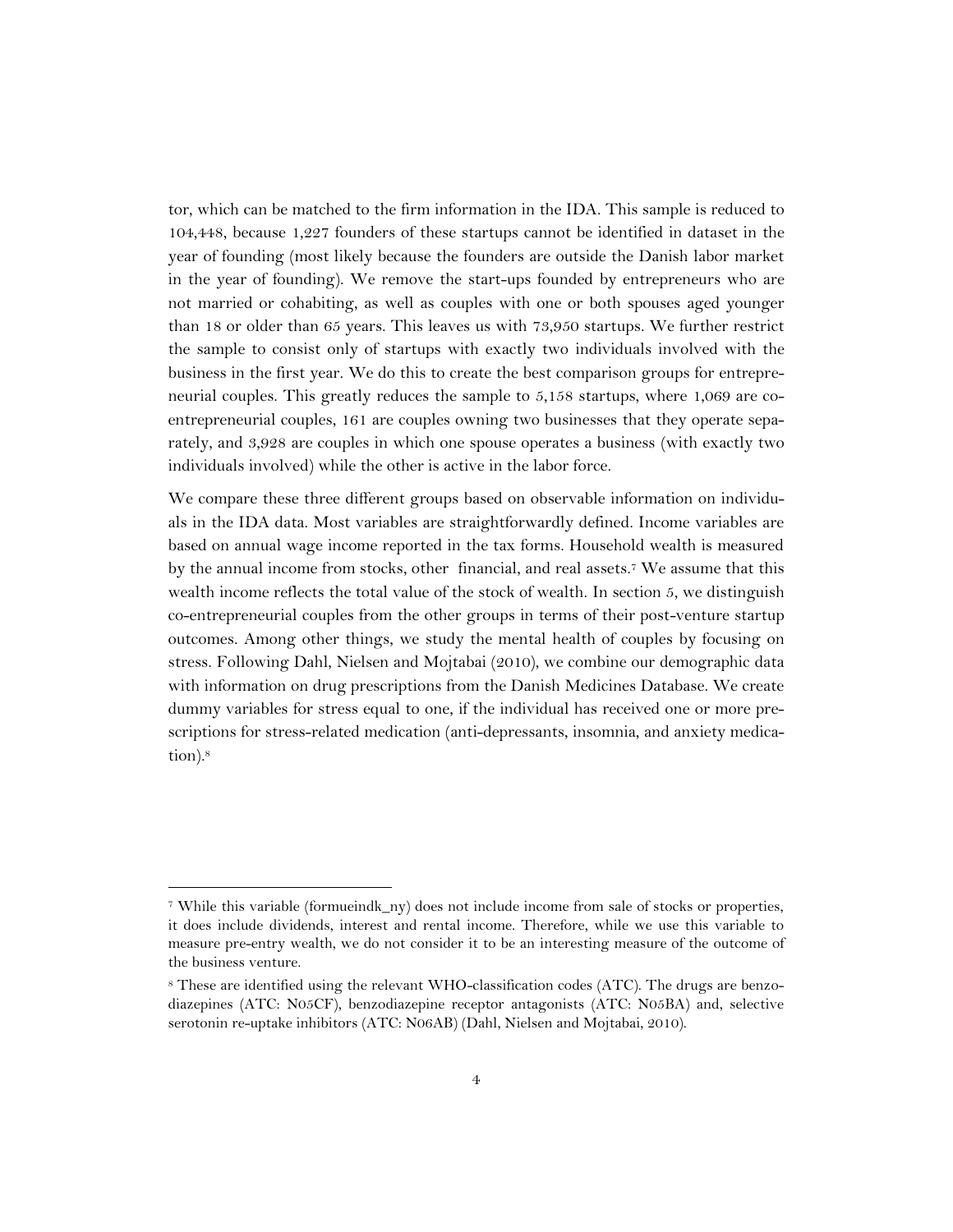#### **3. Motives for co-entrepreneurship**

We consider economic motivations, both positive and negative, as well as non-pecuniary motivations. On the economic side we discuss: (**A**) couples where a spouse has limited labor market options, so that joining the entrepreneurial spouse's business is an attractive option; (**B**) wealth constraints, which may prevent couples in which both spouses have entrepreneurial aspirations from establishing separate businesses; and (**C**) productivity motivations, where the trust and intimacy enjoyed by couples lowers communication and coordination costs and ameliorates conflicts that may otherwise arise in business partnerships. This greater trust may also increase the amount of effort each partner invests to develop their human and organizational capital. Non-pecuniary motivations (**D**) include factors such as the pleasure a couple may have in working together and the flexibility co-entrepreneurship may provide in balancing the demands of work and family life.

#### **3.1** *Motivations driven by pre-entry conditions*

In this subsection, we discuss the evidence for motivations **A** and **B**, drawing on the results reported in Tables 1 and 2. Table 1 contains summary statistics for the year prior to business creation for our three comparison groups: co-entrepreneurs in column I, couples with two separate businesses in column II, and couples with a single entrepreneur in column III. Recall that in each of these groups we restrict attention to firms that initially have exactly two workers including the founders. Table 2 reports estimates from probit regressions, where the dependent variable equals one if the couple operates a single business together. The probit regressions enable us to check whether differences between raw means in the summary statistics are robust to the inclusion of controls.

**A.** *Opportunity costs*. It is known from many diverse samples that individuals who move between jobs were paid less well than the average for observationally equivalent workers that stayed (e.g., Evans and Jovanovic, 1989). The relationship between prior wages and entry into entrepreneurship is less clear: Swedish evidence suggests that prior wages are higher for agents who establish limited liability companies but lower for those who enter self-employment (Tåg, Åstebro and Thompson, 2013). The canonical explanation for the lower wages of movers is that labor market frictions assign some workers to a job for which they are poorly matched (Jovanovic, 1979; Åstebro, Chen and Thompson, 2011), and for them the opportunity cost of moving is lower than average.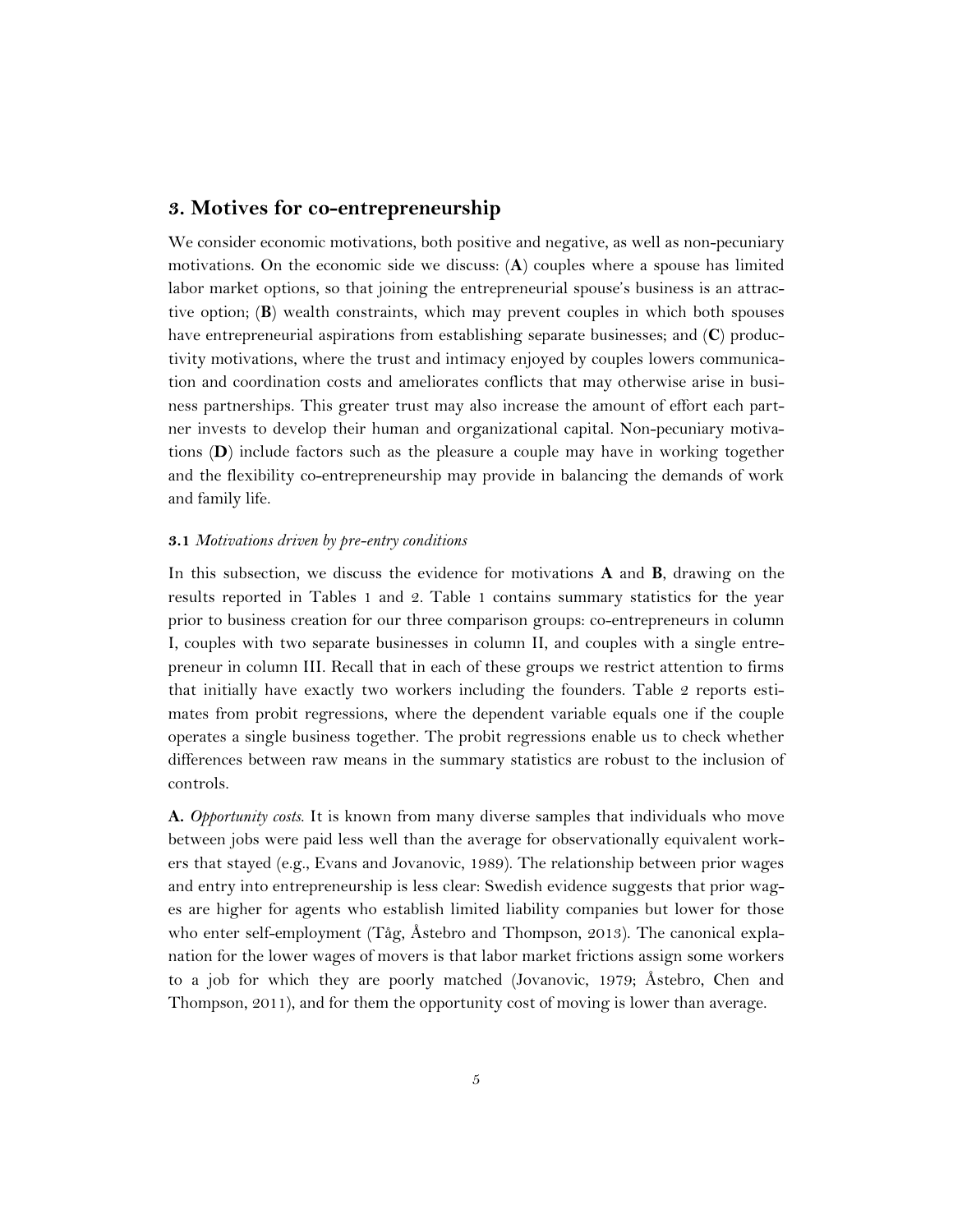It is likely that in at least some cases in our sample, labor market mismatches drive nonentrepreneurial spouses to join a firm established by their partner. Labor market mismatches may be likely in general for spouses with a working partner, but even more likely in the case of couples with an entrepreneur. Entrepreneurs are likely to limit the partner's choice of work location (and they often stick to their home environment, Dahl and Sorenson, 2012) and to work harder and thereby limit the number of hours the spouse can offer in the labor market.

Although in many instances the non-entrepreneurial spouse will appear in the registry data as a founder (and may therefore be indistinguishable from an owner that exercises control rights), the nature of the work undertaken may be more like that of a relatively junior employee. While we cannot, of course, directly examine the work done, we can examine pre-entry earnings to see if they are consistent with a labor market mismatching motivation for joint entrepreneurship.

Table 1 reports household earnings in the year prior to business creation along with individual incomes of the spouses in the same year. Although prior earnings of husbands are indistinguishable across groups, the average prior earnings of women in the sample of co-entrepreneurs are much lower than for the other two groups. Women in coentrepreneurial couples earned an average DKK152,000 in the year prior to business creation, about DKK57,000 (27 percent) less than women in couples that formed two businesses, and DKK75,000 (33 percent) less than women in the third control group. These differences in means are statistically significant and, clearly, economically meaningful. The probit estimates in Table 2 reveal that these differences persist after the inclusion of numerous control variables—in fact, these are among the strongest results in Table 2.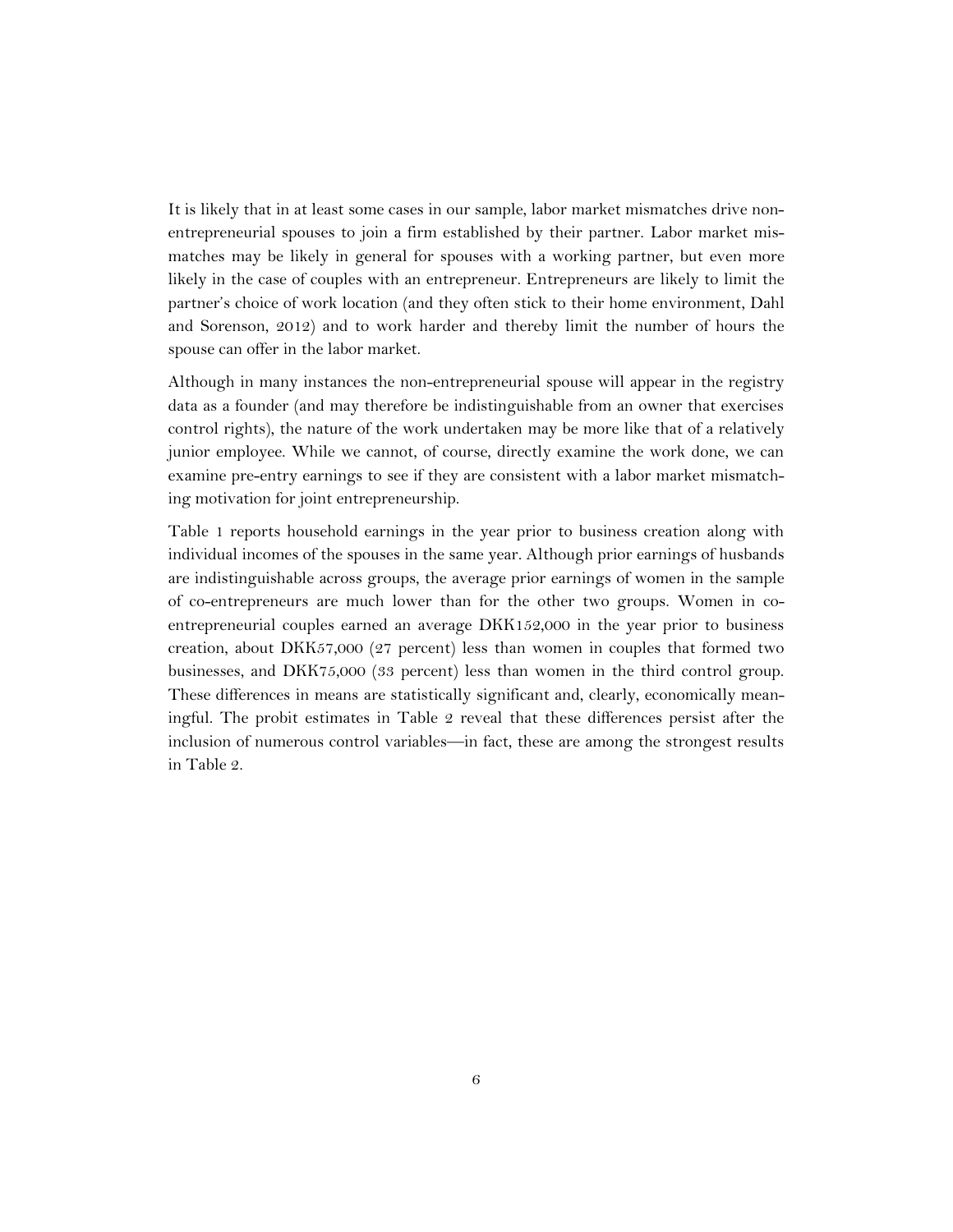|                                             |                                     | <b>Entrepreneurial Couples</b> | Couples with a<br>single entrepreneur <sup>c</sup><br>III |         |                                                  |         |
|---------------------------------------------|-------------------------------------|--------------------------------|-----------------------------------------------------------|---------|--------------------------------------------------|---------|
|                                             | with a joint firm <sup>a</sup><br>I |                                |                                                           |         | with separate firms <sup>b</sup><br>$\mathbf{I}$ |         |
|                                             |                                     |                                |                                                           |         |                                                  |         |
|                                             | Mean                                | St dev                         | Mean                                                      | St dev  | Mean                                             | St dev  |
| Education level of husband (months)         | 159.9                               | 29.6                           | 157.2                                                     | 32.4    | $157.5^{\ast\ast}$                               | 29.3    |
| Education level of wife (months)            | 153.6                               | 28.5                           | 153.3                                                     | 28.3    | $156.4***$                                       | 29.4    |
| Year of founding $(2001 < t < 2010)$        | 2005.1                              | 2.5                            | $2004.6^{\ast\ast}$                                       | $2.2\,$ | $2004.9***$                                      | $2.5\,$ |
| Age of husband                              | 43.4                                | 9.3                            | $41.0***$                                                 | 7.9     | $40.6^{\ast\ast\ast}$                            | 9.1     |
| Age of wife                                 | 41.0                                | 9.3                            | $38.4***$                                                 | 8.2     | $38.5***$                                        | 9.0     |
| Number of years together (of last 20 years) | 10.5                                | 6.9                            | $8.1***$                                                  | 6.4     | 10.6                                             | 6.8     |
| Marriage (vs cohabiting)                    | 0.29                                | 0.46                           | $0.14***$                                                 | 0.35    | $0.25^{\ast\ast\ast}$                            | 0.43    |
| Number children aged 0-5                    | 0.43                                | 0.70                           | 0.52                                                      | 0.73    | $0.47*$                                          | 0.72    |
| Number children aged 6-12                   | 0.53                                | 0.79                           | 0.58                                                      | 0.89    | 0.52                                             | 0.75    |
| Number children aged 13-17                  | 0.29                                | 0.58                           | 0.26                                                      | 0.58    | 0.28                                             | 0.56    |
| Household income (1,000 DKK)                | 464.9                               | 391.12                         | $559.6^{\ast\ast}$                                        | 573.5   | $559.0^\mathrm{***}$                             | 375.6   |
| Husband's income (1,000 DKK)                | 312.8                               | 345.4                          | 349.9                                                     | 503.9   | 331.2                                            | 330.8   |
| Wife's income (1,000 DKK)                   | 152.1                               | 143.3                          | $209.7^{\ast\ast\ast}$                                    | 190.0   | $227.8^{\ast\ast\ast}$                           | 141.1   |
| Household wealth (1,000 DKK)                | 149.3                               | 105.1                          | 100.8                                                     | 209.4   | $92.7***$                                        | 240.9   |
| Unemployment history of husband             | 963.1                               | 1828.9                         | $1339.8***$                                               | 1920.6  | 859.0 <sup>*</sup>                               | 1523.2  |
| Unemployment of wife                        | 1662.9                              | 2223.5                         | 1442.6                                                    | 1843.3  | 1454.8                                           | 2119.3  |
| Number of observations                      |                                     | 1,069                          | 161                                                       |         | 3,928                                            |         |

**TABLE 1** *Descriptive statistics before the startup of the company*

Income, wealth and employment statistics are all measured in the year before the (first) startup in the household. All other variable values are measured in the year of (the first) startup. \*\*\* Denotes mean significantly different from column I at the 1% level; at the \*\* 5% level; \* 10% level. <sup>a</sup> Couples (married or cohabiting) who jointly start up a firm between 2001 and 2009. At the start, nobody other than the couple is active in the firm. b Couples who each start up a separate firm between 2001 and 2009. The spouses start up their firms simultaneously, with a maximum period of three years between the two start dates. Both firms are started up together with exactly one other person. COne of the spouses founds a firm between 2001 and 2009 together with one other person not being his/her partner. The spouse is employed in an unrelated firm.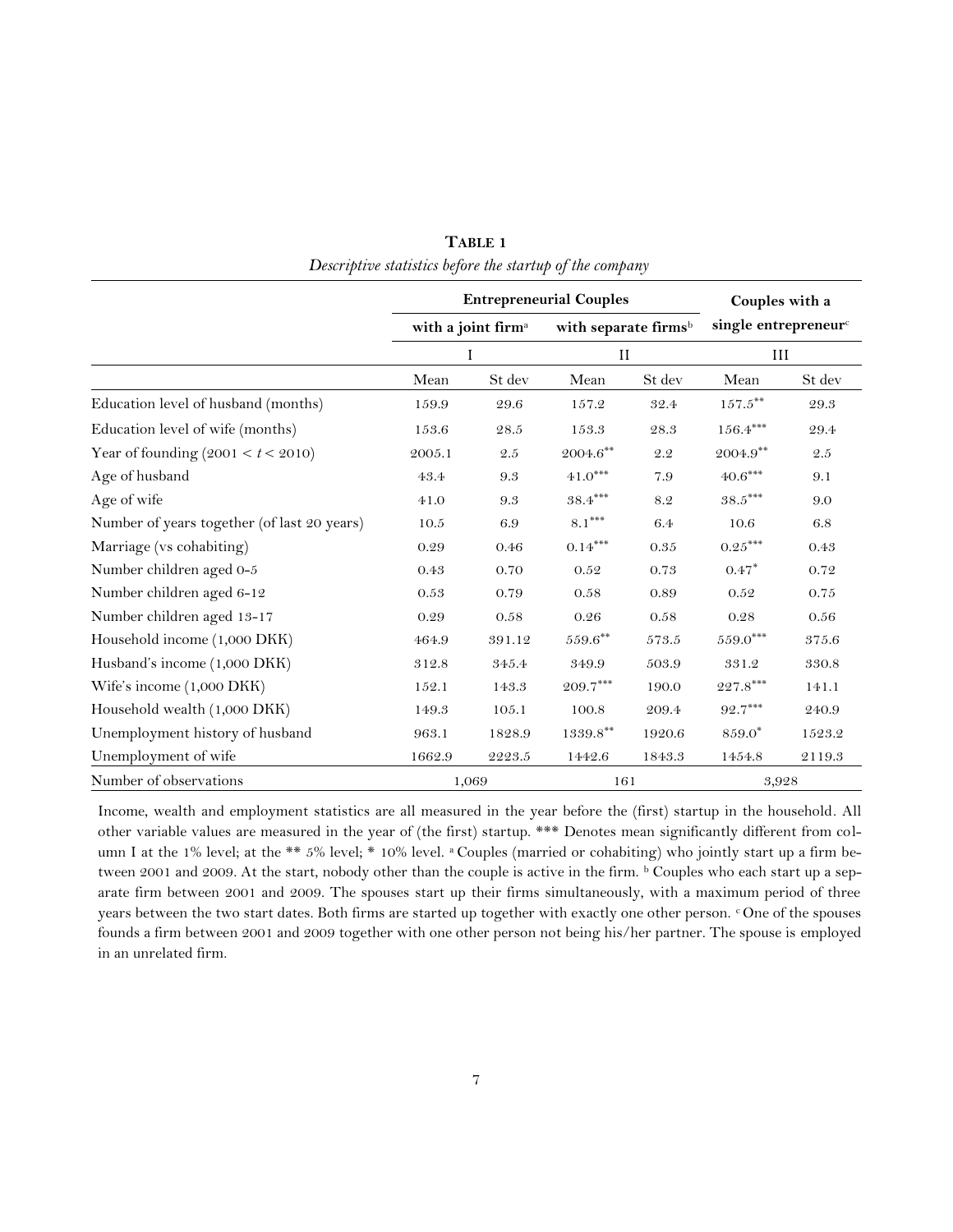Figure 1 provides some further evidence on income differences. The upper panel plots kernel densities for men's incomes in the three groups, while the lower panel plots the corresponding densities for women. All the densities are bimodal, and each mode is centered on similar values for the three groups. The main difference between the groups is found in the greater mass of very low earners among women in co-entrepreneurial couples (it is largely this greater mass of very low earners that reduces the mean of this group of women), suggesting that there are a large number of women with very low opportunity costs of joining the family business.

The evidence is clearly consistent with the conjecture that spouses – specifically women – frequently join the family business because the opportunity cost of doing so is low. This is in turn consistent with the notion of labor market mismatching. However, it may also reflect Marshack's (1993) finding that couples working together in their own business are more traditional than other couples and the wife is more likely to have a tenuous relationship with the labor market. The higher average age and marriage rate of couples engaging in co-entrepreneurship may be indicative of this idea that more traditional couples are attracted to joint entrepreneurship. Indeed, we find some crude indication that this is the case in our sample: couples in this group are not only significantly more likely to be married, the women have also had on average longer or more frequent unemployment spells.

**B.** *Wealth constraints*. Motivated by the seminal work of Evans and Jovanovic (1989), a substantial literature has provided evidence that entrepreneurs with limited personal wealth face binding credit constraints. Basic evidence for credit constraints is inferred from the observation that personal wealth predicts both entrepreneurial entry (Blanchflower and Oswald, 1998; Holtz-Eakin et al., 1994) and initial business size (Hvide and Moen, 2010), and that these correlations exist also when attempts are made to instrument for the potential correlation between wealth and unobserved entrepreneurial ability. Early studies used inheritance or lottery winnings as an instrument (e.g., Blanchflower and Oswald, 1998; Lindh and Ohlsson, 1996). After some evidence that that inheritance may be a poor instrument (Hurst and Lusardi, 1994; Disney and Gathergood, 2009), later studies used exogenous shocks in housing prices (Hurst and Lusardi, 2004; Disney and Gathergood, 2009; Nykvist, 2008; Fairlie and Krashinsky, 2012; Schmalz et al., 2013). Collectively, these studies indicate that liquidity constraints bind more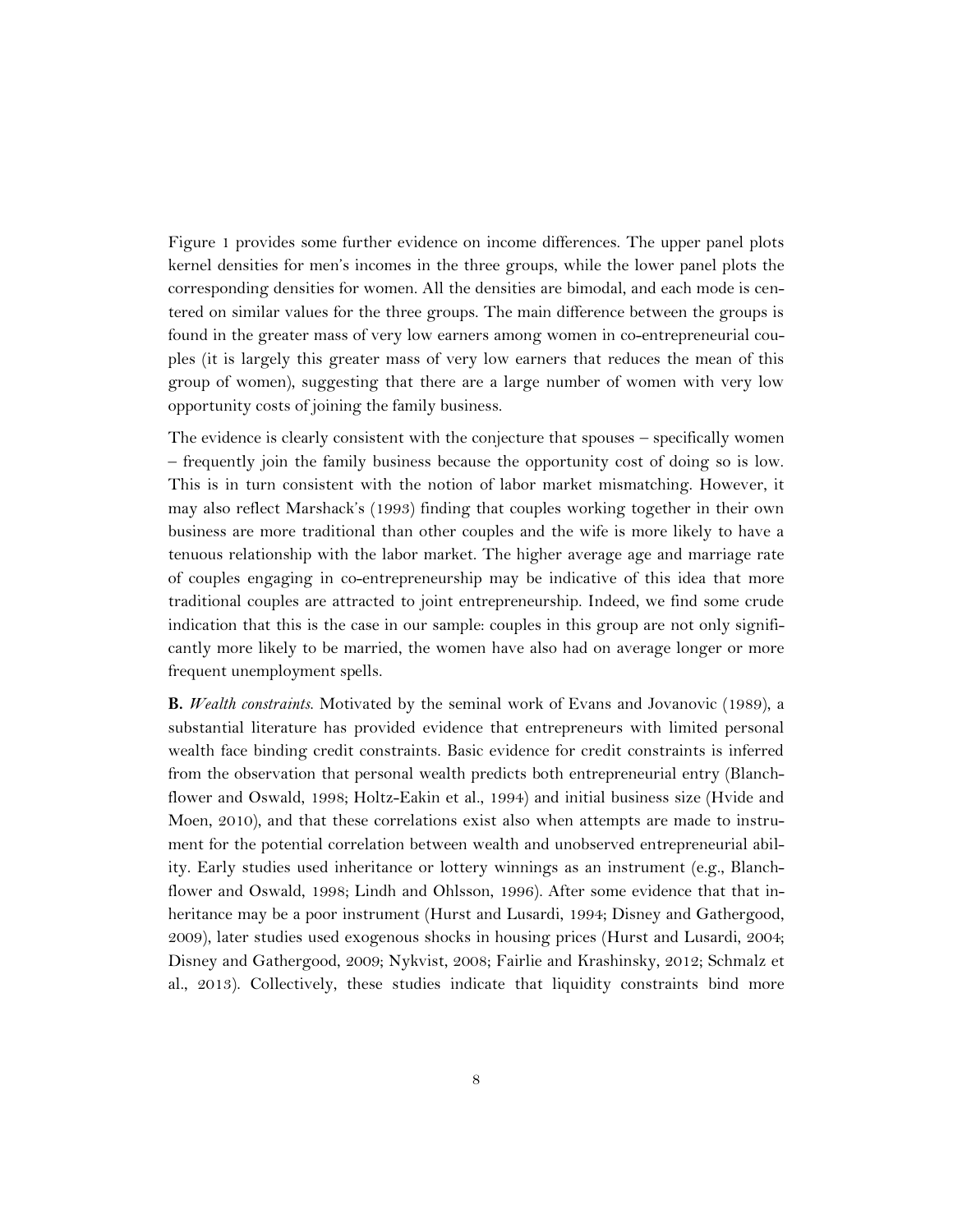|                                     | <b>Determinants of Entrepreneurial Couples</b> |          |                                                            |           |  |  |  |  |
|-------------------------------------|------------------------------------------------|----------|------------------------------------------------------------|-----------|--|--|--|--|
|                                     | Comparison group:                              |          | Comparison group:<br>Couples with a single<br>entrepreneur |           |  |  |  |  |
|                                     | Entrepreneurial                                |          |                                                            |           |  |  |  |  |
|                                     | couples with separate                          |          |                                                            |           |  |  |  |  |
|                                     | firms                                          |          |                                                            |           |  |  |  |  |
|                                     | $_{II}$                                        |          | III                                                        |           |  |  |  |  |
|                                     | Coefficient                                    | St error | Coefficient                                                | St error  |  |  |  |  |
| Education level of husband (months) | .0016                                          | .0019    | $.0024***$                                                 | .0008     |  |  |  |  |
| Education level of wife (months)    | .0018                                          | .0020    | $-.0004$                                                   | .0009     |  |  |  |  |
| Age of husband                      | .0139                                          | .0112    | $.0192***$                                                 | $.0053\,$ |  |  |  |  |
| Age of wife                         | $-.0043$                                       | .0120    | $.0214***$                                                 | .0057     |  |  |  |  |
| Number of years together            | $.0307***$                                     | .0102    | $-.0278***$                                                | .0048     |  |  |  |  |
| Marriage (vs cohabiting)            | .7209***                                       | .1965    | .0683                                                      | .0890     |  |  |  |  |
| Number children aged 0-5            | $-.0387$                                       | .0803    | $.0378\,$                                                  | .0363     |  |  |  |  |
| Number children aged 6-12           | $-.0922$                                       | .0653    | $.0876***$                                                 | .0303     |  |  |  |  |
| Number children aged 13-17          | .0103                                          | .0924    | $.0916***$                                                 | .0406     |  |  |  |  |
| Husband's income (1,000 DKK)        | $-.0003*$                                      | .00014   | $-.0001$                                                   | .0001     |  |  |  |  |
| Wife's income (1,000 DKK)           | $-.0017***$                                    | .00035   | $-.0028***$                                                | .0002     |  |  |  |  |
| Household wealth (1,000 DKK)        | .00004                                         | .00010   | $.00009*$                                                  | .00005    |  |  |  |  |
| Unemployment history of husband     | $-.0049**$                                     | .0024    | .0015                                                      | .0012     |  |  |  |  |
| Unemployment of wife                | .0021                                          | .0023    | $-.0015$                                                   | .0009     |  |  |  |  |
| Pseudo $R$ squared                  | 0.123                                          |          | $\,0.093\,$                                                |           |  |  |  |  |
| Number of observations              | 1,073<br>4,460                                 |          |                                                            |           |  |  |  |  |

#### **TABLE 2**

#### *Probit Estimates*

*Entrepreneurial couples with a joint firm versus other entrepreneurial couples*

All regression equations include year dummies and a constant.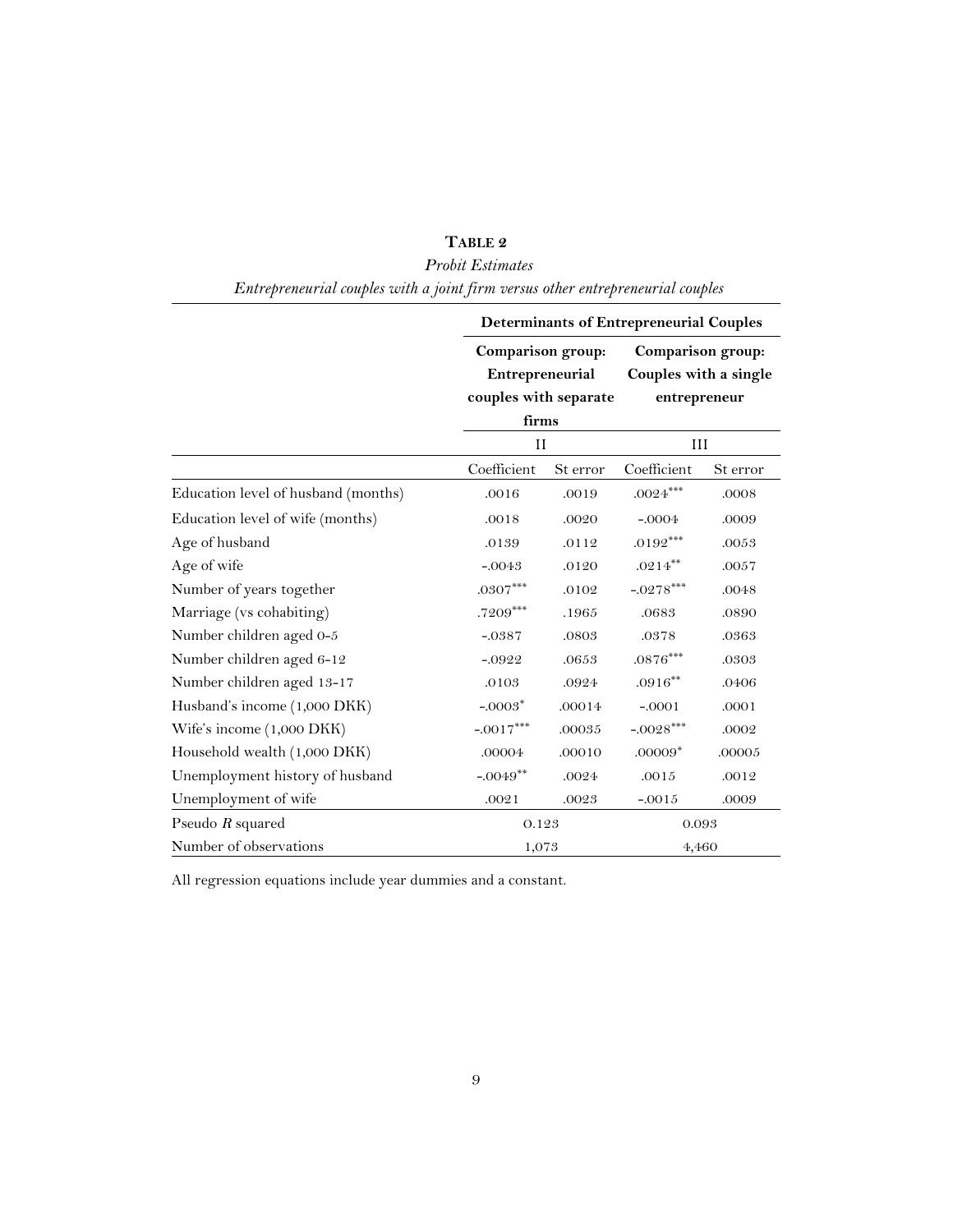

**FIGURE 1.** *Densities of individual income by group.* Upper panel: men; Lower panel: women. Epanechnikov kernel density estimates, using default settings in Stata 13.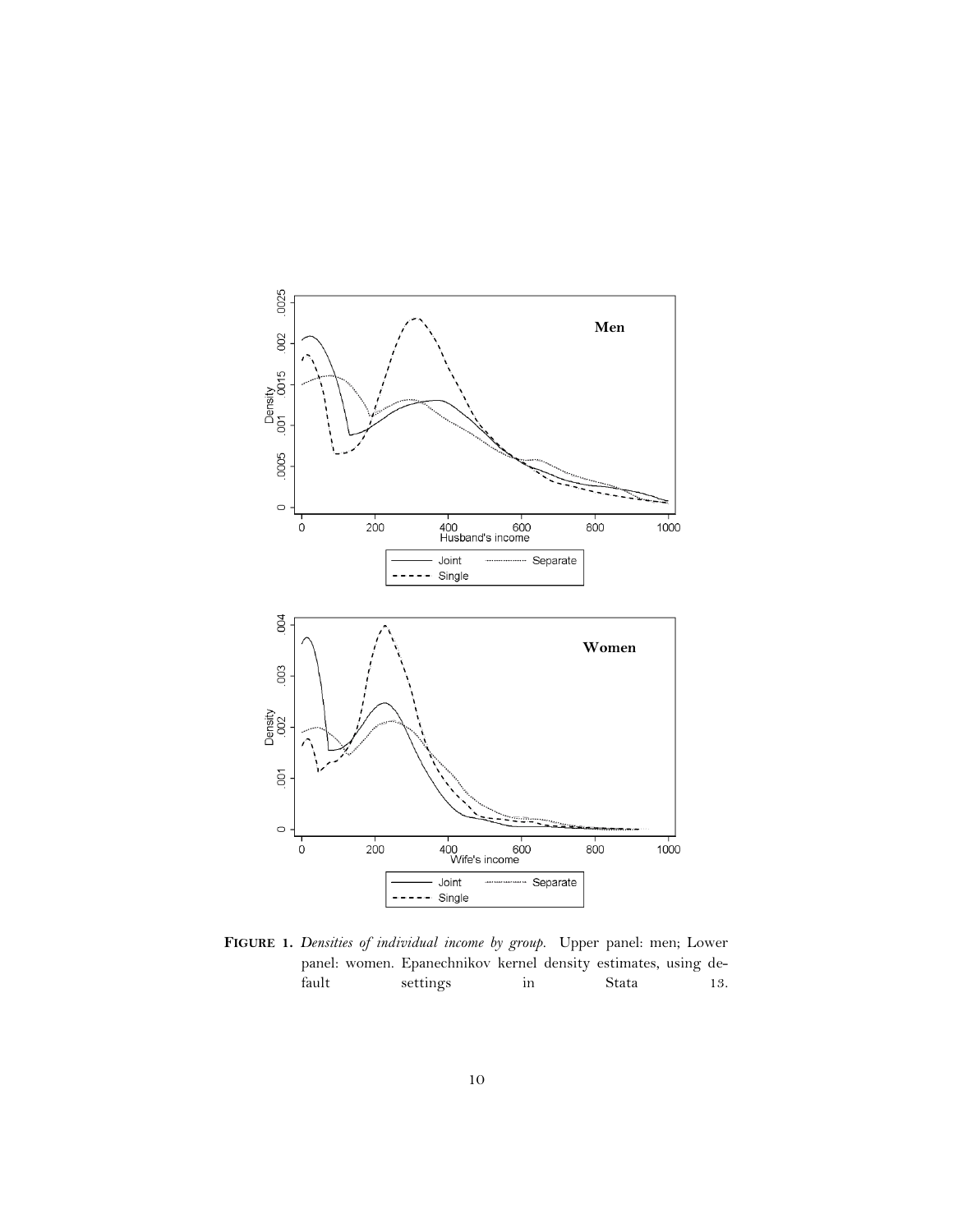severely in Continental Europe than in the US. Nanda (2011) has documented evidence of wealth constraints in Denmark (see Figure 2). He found that businesses created by the wealthiest entrepreneurs tend to underperform, suggesting that preferences for business creation can be acted upon without restraint only in the absence of binding credit constraints.



**FIGURE 2.** *Probability of Business Creation, by percentile of assets.* Source: Nanda (2011)

Wealth constraints may induce co-entrepreneurship when both spouses have individual aspirations to become entrepreneurs. Although both may have a desire for the autonomy afforded by running their own businesses, financial limitations may prevent them from investing in two firms. A single, joint business, while perhaps not the couple's ideal, at least offers an imperfect substitute. The evidence, however, does not support this.

In Table 1, mean household assets in the year prior to business creation are greater among co-entrepreneurs than they are for the other groups, a finding that is also evident in the probit regressions where the coefficients on wealth are positive (see Table 2). Figure 3 reveals no obvious differences in the kernel densities for wealth; the differences in group means are apparently driven by outliers.<sup>9</sup>

 $\ddot{\phantom{a}}$ 

<sup>9</sup> Hurst and Lusardi (1994) showed that the association between liquidity constraints and entre-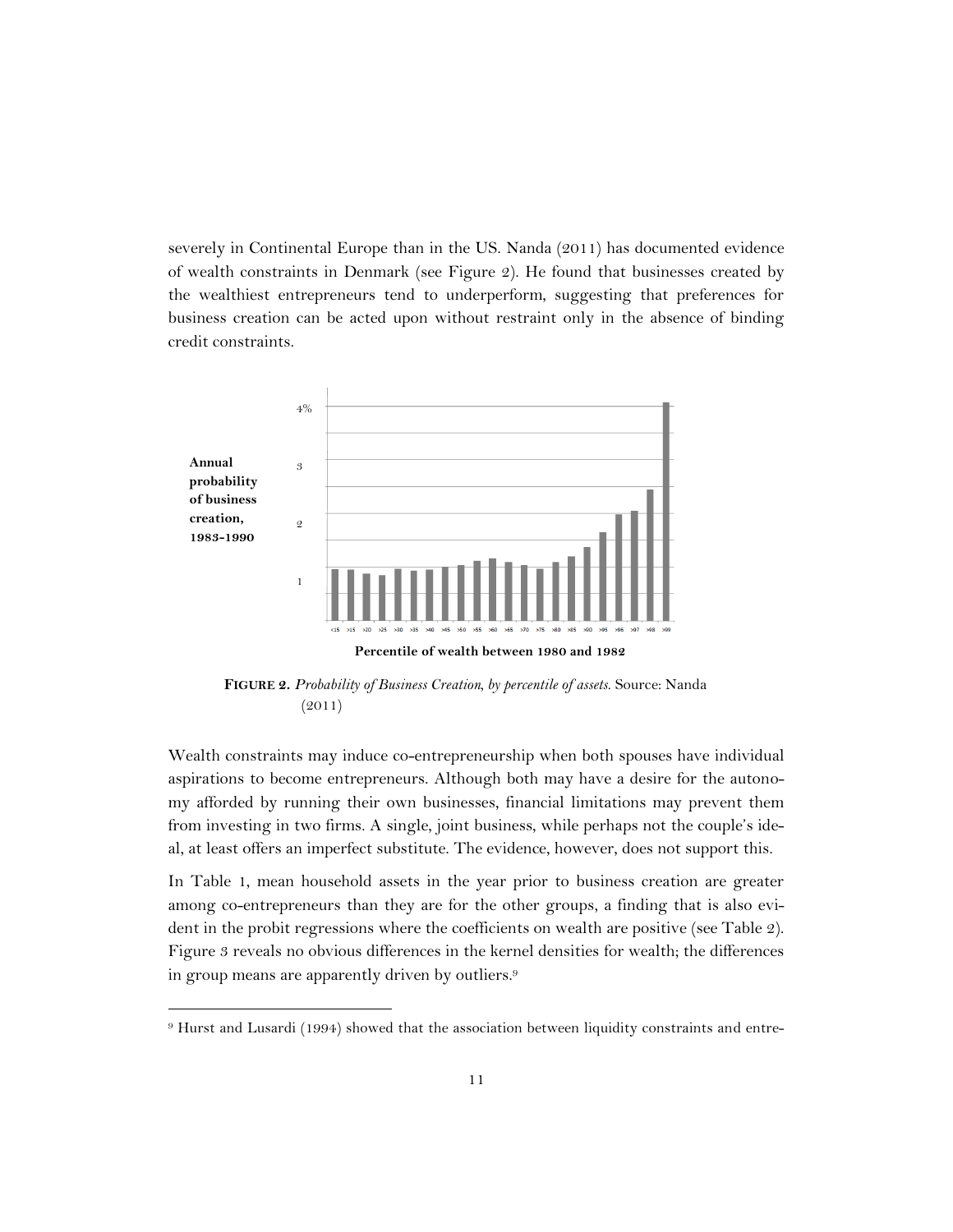**FIGURE 3.** *Densities of household wealth by group.* Epanechnikov kernel density



estimates, using default settings in Stata 13.

#### **3.2** *Motivations related to firm performance and labor market outcomes*

In this subsection, we discuss **C,** higher productivity due to more cohesion and/or higher levels of (and investment in) organizational or human capital and **D,** non-pecuniary motivations. The pre-entry statistics summarized in Table 1 are not especially useful for examining whether these motivations are at play in our sample. However, both have implications for post-entry performance and labor market outcomes, which will be examined in Section 4.

**C.** *Productivity*. We offer three reasons why co-entrepreneurial business might outperform other new dyadic firms, all of them related to the greater familiarity and trust that likely spouses have for one another relative to unrelated business partners.

 Co-entrepreneurial firms are likely to benefit from the cohesion that typifies successful spousal relationships. Cohesion, which Shaw (1981:213) defines as ''the degree to which members of the group are attracted to each other'' provides partners with higher levels of affect and trust for, and satisfaction with, each other (Ensley, Pearson and Amason, 2002) and numerous studies have shown that cohesion is a

 $\ddot{\phantom{a}}$ 

preneurship may be highly non-linear.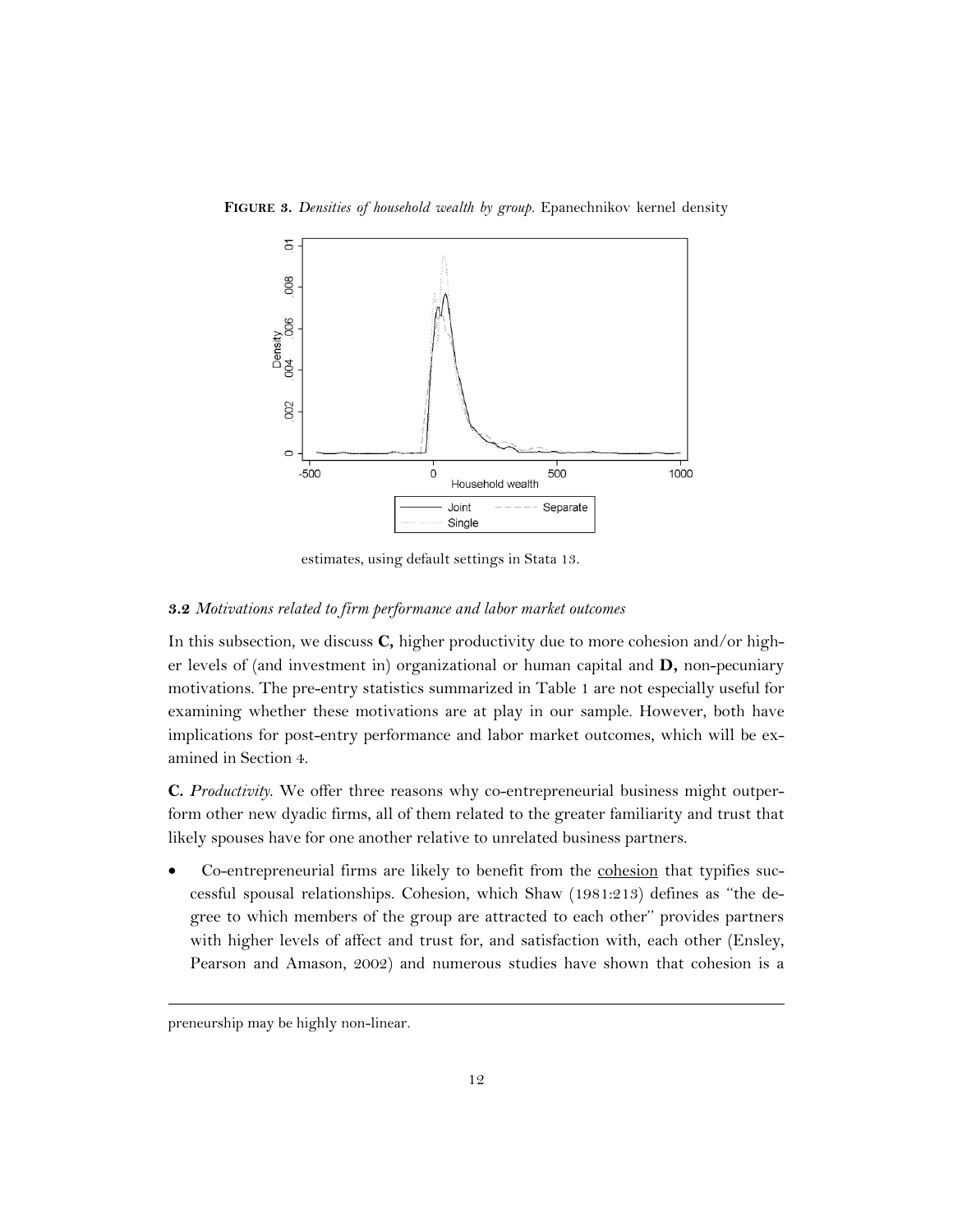strong predictor of performance (see, for example, Mullen and Copper, 1994, for a meta-analysis). Smith et al. (1994:432) found that ''top management teams that work well together react faster, are more flexible, use superior problem solving techniques, and are more productive and efficient than less integrative teams.'' As Ensley at al. note, these consequences of cohesion in new ventures are especially important because of the complexity and ambiguity of tasks required for successful business creation.

- Organizational capital (OC), the private information a firm uses to enhance its production (Prescott and Visscher, 1980), is an important determinant of the large cross-sectional variations we observe in firm productivity (e.g., Atkeson and Kehoe, 2005; Syverson, 2004). OC is a form of firm-specific human capital, manifested in work practices such as organizing and planning strategy, communicating and coordinating activities, workforce training, task design, and matching workers to tasks (e.g., Black and Lynch, 2005, Squicciarini and Le Mouel, 2012). In their seminal study, Prescott and Visscher (1980) modeled the accumulation of OC as a process of learning about the best assignment of workers to tasks by trial and error; firms that had better information about their workers' skills had better productivity. Coentrepreneurs generally have an information advantage over other types of founders, and as a result their firms are likely to start out with more OC than others.
- Entrepreneurial partnerships inevitably demand firm-specific investments in, *inter alia*, the accumulation of organizational and human capital. Consequently, each founder must contend with the possibility that other partners may seek opportunities to engage in hold-up (Williamson, 1975). In an attempt to limit exposure to hold-up risk, each business partner engages in costly actions to reduce the asset-specificity of his or her investment in the firm; the greater the risk of hold-up, the more costly are the efforts undertaken to mitigate the risk, and the more damage is done to the firm even in the absence of hold-up. A major determinant of the likelihood of hold-up is the long-term cost an agent must pay in order to extract the short-term gains from exercising hold-up. These costs may take the form of loss of reputation (limiting future business opportunities), the risk of lawsuits, and the end of what may have been a long-term relationship with the wronged partner. Indeed, business relationships that are structured so as to maintain long-term relationships are generally held to be helpful in mitigating the hold-up problem; in turn these relationships are more easily sustained when the parties to a transaction have other interlinked interests (see, for example, Dyer, 1996, on Japanese *keiretsu*).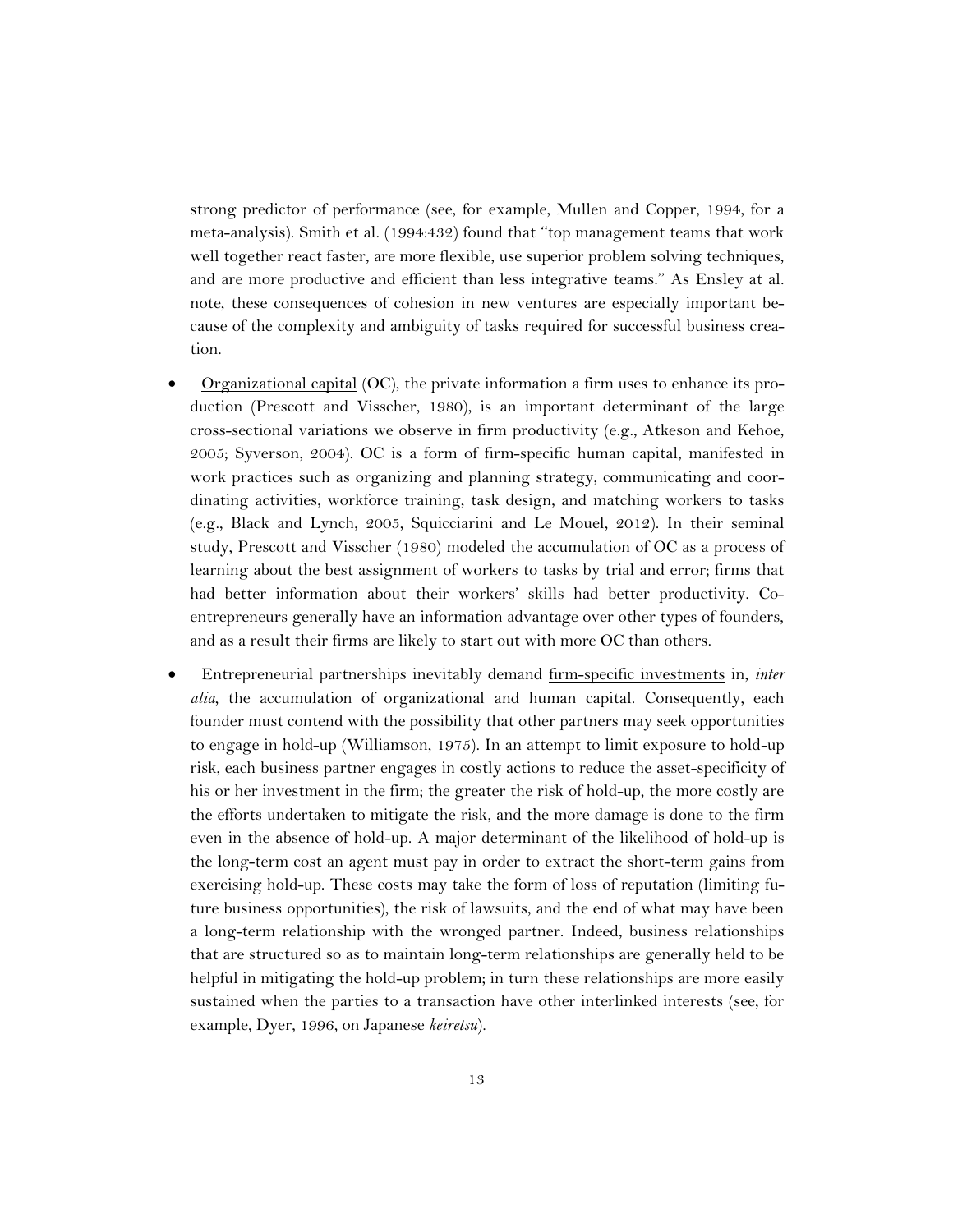It does not seem contentious to suggest that co-entrepreneurs are less likely than others to be subject to hold-up problems. First, hold-up involves a transfer of wealth from one party to another, but in the case of co-entrepreneurs, this leaves household wealth unchanged. Second, aggrieved entrepreneurs likely have a number of ways to retaliate outside the business when their partner is also their spouse. In fact, valuable credible threats, but also promises, may be more readily available to coentrepreneurial partners than to others. Entrepreneurial couples are therefore likely to be more productive due to their higher investments in organizational and human capital. Human capital, in most cases, is only partly specific to the current application and is partly useful in future activities as well (Lazear, 2003) possibly due to 'industry specific' human capital (Neal, 1995) or to interdependencies between general and specific investments in human capital (Kessler and Lülfesmann, 2006). In other words, if investments in human capital of each of the spouses are indeed higher in coentrepreneurial ventures, it is likely that their productivity is also somewhat higher in their subsequent activity, all else equal.

**D.** *Non-pecuniary benefits*. Supposing that spouses are in a relationship because they like to interact, it is obviously possible that couples establish businesses together at least in part because of anticipated non-pecuniary gains from working side by side. Indeed, in a number of surveys, co-entrepreneurs have reported that working together had enhanced their personal relationships (Cox, Moore, and Van Auken, 1984; Wicker and Burley, 1991). Co-entrepreneurs may also value the flexibility for managing work and home life, such as taking care of children, that is afforded by working with an understanding partner who shares the same non-work goals and concerns.

#### **4. Firm performance and labor market outcomes of co-entrepreneurial couples**

Motivations **C** and **D** have testable implications for firm performance as well as financial and non-financial outcomes at the personal level. If co-entrepreneurs are motivated by the productivity advantages that being in a personal relationship offers, then we should expect to see them outperform other types of startups, all else equal. In contrast, nonpecuniary benefits of co-entrepreneurship induce spouses to establish firms that may not have especially good economic prospects, and they will continue to operate these businesses in the face of relatively poor performance. Moreover, if the human and organizational capital investments in co-entrepreneurial firms are larger, we should expect that the personal incomes of the entrepreneurs increase accordingly. Human capital invest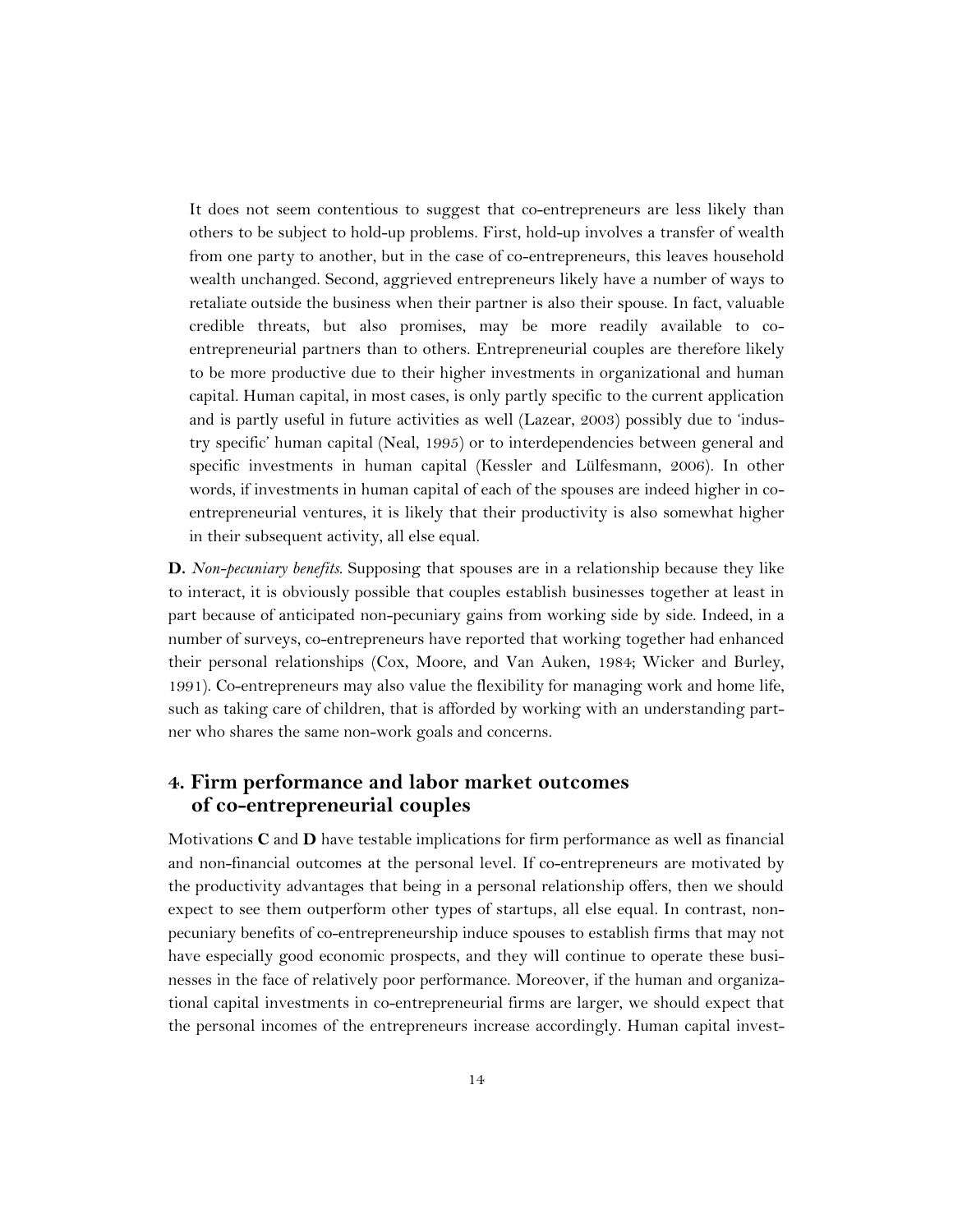ments can only be specific in part and are likely to be also partly general; as a result we expect they would also lead to higher incomes after the dissolution of the coentrepreneurial firm. Non-pecuniary benefits finally should coincide with a happier couple.

In this section, we first compare the size and profitability (Table 3), and survival rates (Table 4), of co-entrepreneurial businesses with those founded by unrelated partners. We then study the financial and non-financial results of entrepreneurship for both spouses (Table 5). Finally we measure the financial and non-financial results of coentrepreneurial ventures after their dissolution in comparison to couples where only one of the partners is involved in a dyadic firm (Table 6). Together, these analyses provide insights into the empirical validity of motivations **C** and **D**. We exclude from our analysis couples that establish two separate business, because this sample is small. Our analyses are explorative in the sense that they do not allow any causal interpretation due to the self-selection of couples into our groups (and assortative mating) based on unobservable characteristics.

Table 3 reports panel OLS estimates of firm performance, using sales, profits, and firm size as outcome measures. The main result is that co-entrepreneurial firms are smaller and generate profits of comparable levels as firms founded by unrelated partners. Coentrepreneurs operate firms that generate, on average, twenty percent less sales. Coentrepreneurial firms are also on average fourteen percent smaller (in terms of personnel) than the comparison group after the first year, even though all firms began with exactly two members.

Table 4 reports estimates from a piecewise exponential hazard regression for firm dissolution. A notable feature of the hazard regression is that co-entrepreneurial firms are as likely to fail as the comparison group. Figure 4, which plots non-parametric dissolution hazards, confirms this finding. Thus, based on these conditional correlations and consistent with Fitzgerald and Muske (2002), we find that co-entrepreneurial firms are smaller, but not less profitable or more likely to dissolve than their counterparts.

Table 5 shows the estimated 'private costs and benefits' of co-entrepreneurial ventures after startup. Panel A measures financial outcomes for each of the spouses, relative to other entrepreneurial couples as well as to the pre-venture situation. Panel B tabulates non-financial outcomes, such as happiness and relationship-related outcomes (e.g., marriage, divorce and fertility). Each cell in Table 5 shows the coefficient of the dummy 'coentrepreneurial business' estimated in a regression equation in which the row variable is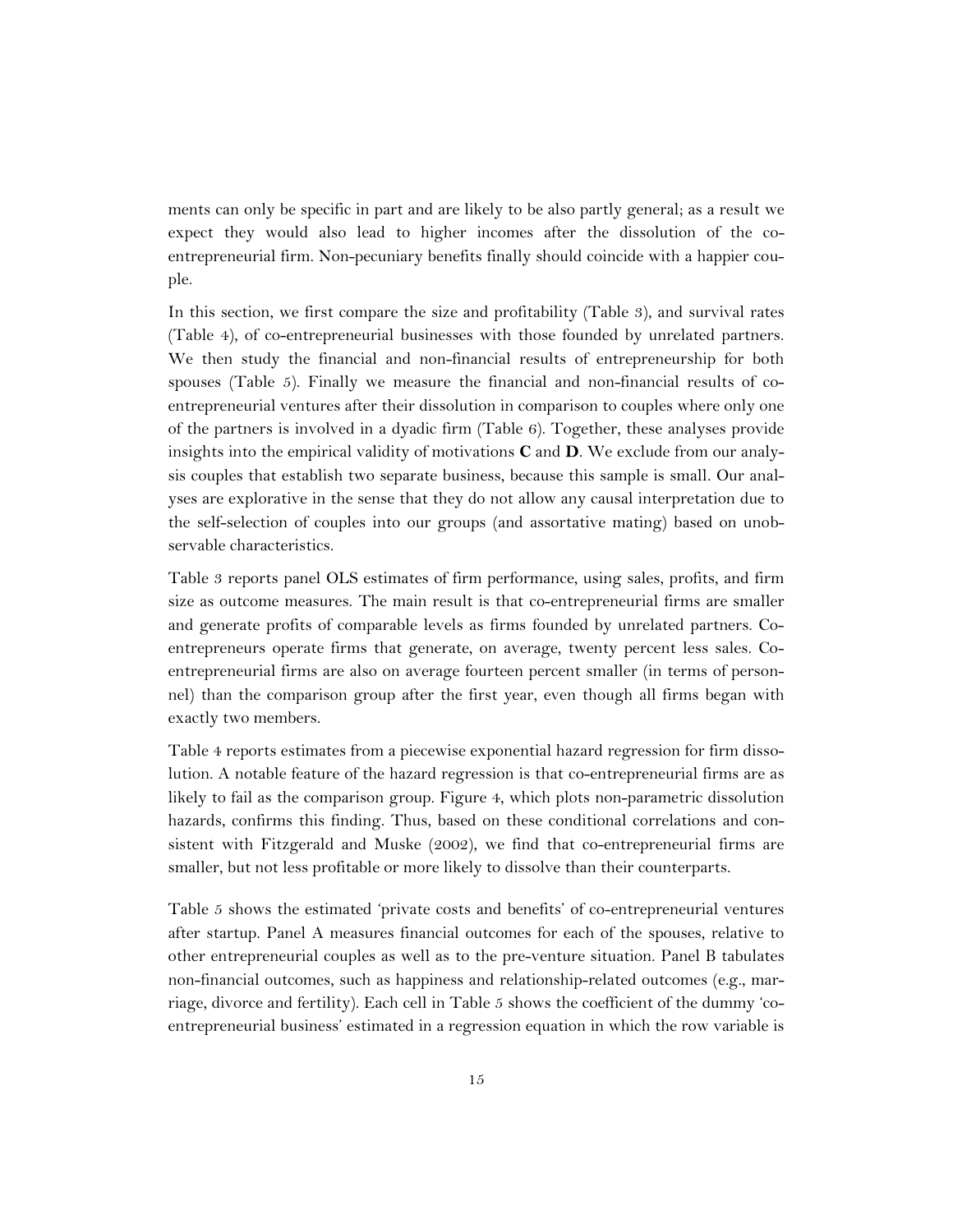the dependent variable. Each regression includes the control variables that were used in Tables 3 and 4.

**FIGURE 4.** *Firm dissolution hazards*

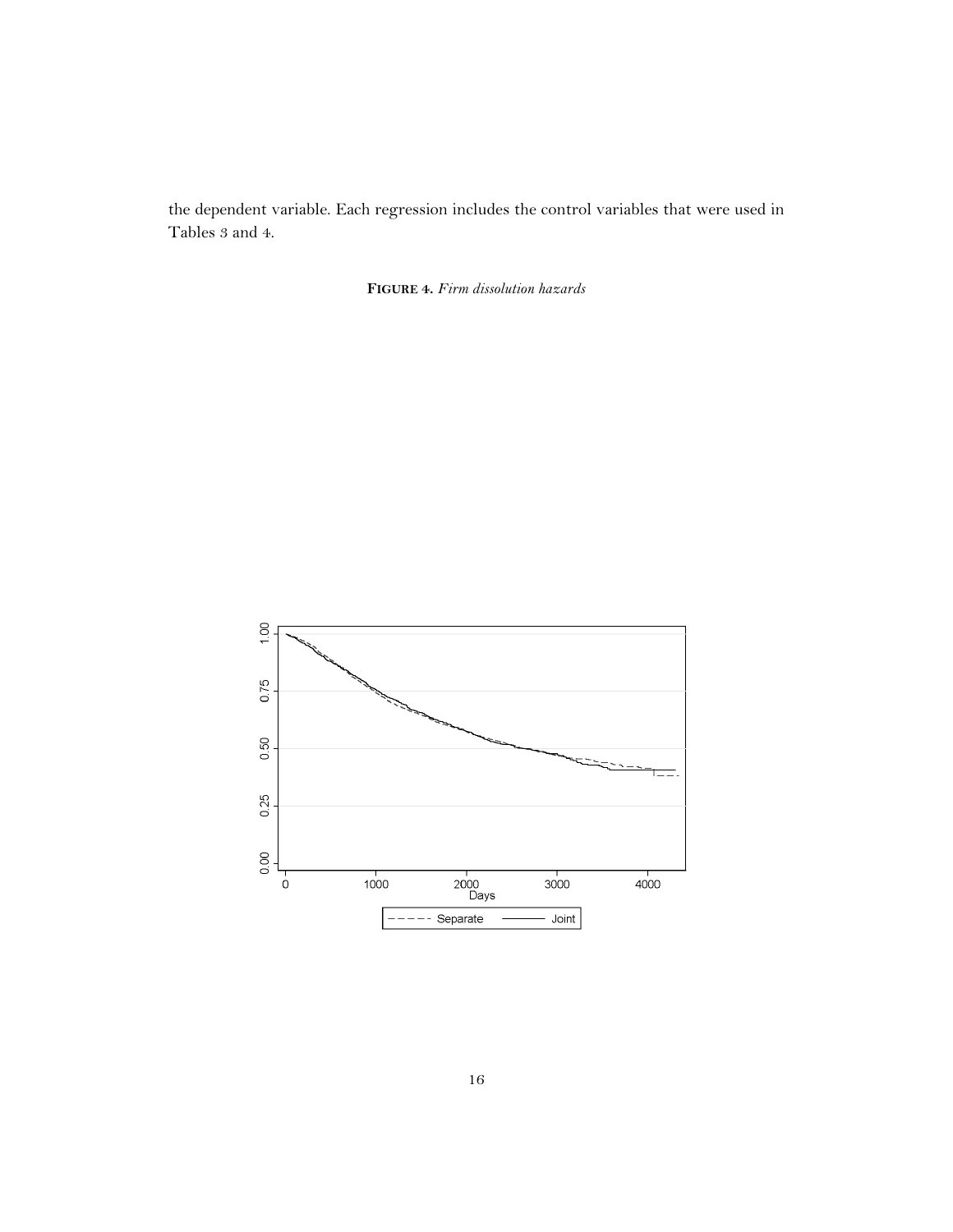|                                 | Panel OLS              |          |                 | Panel OLS |              | Panel OLS | Panel OLS<br>PROFIT/SIZE |          |
|---------------------------------|------------------------|----------|-----------------|-----------|--------------|-----------|--------------------------|----------|
|                                 | LN(SALES)              |          | LN(PROFITS)     |           | LN(SIZE)     |           |                          |          |
|                                 | Coef.                  | St error | Coef.           | St error  | Coef.        | St error  | Coef.                    | St error |
| $Co-entropy = 1$                | $-.1984***$            | .0199    | $-.0335$        | .0239     | $-.1394***$  | .0099     | $38.78^\ast$             | 20.99    |
| Education husband (months)      | $-.0007**$             | .0003    | $.0010***$      | .0003     | $-.0001$     | .0001     | $-.2052$                 | .3032    |
| Education of wife (months)      | $.0011***$             | .0003    | $-.00002$       | .0004     | .0002        | .0001     | .3352                    | .3121    |
| Age of husband                  | -.0065***              | .0019    | $-.0031$        | $-.0023$  | $-.0041$ *** | .0010     | 1.441                    | 2.016    |
| Age of wife                     | .0025                  | .0020    | .0020           | .0024     | $-.0010$     | .0010     | 1.301                    | 2.131    |
| Number of years together        | $.0030*$               | .0017    | $.0052^{**}$    | .0021     | $.0023***$   | .0009     | $-1.373$                 | 1.793    |
| Married $= 1$ (vs cohabiting)   | $.2594^{\ast\ast\ast}$ | .0388    | $.2059^{**}$    | .0472     | $-.0288$     | .0194     | 16.08                    | 40.75    |
| Number children aged 0-5        | $.0634^{***}\,$        | .0122    | $.0620^{***}\,$ | .0149     | $.0035\,$    | .0061     | $\textbf{39.06}^{***}$   | 12.85    |
| Number children aged 6-12       | $.0245^{\ast\ast}$     | .0105    | .0085           | .0126     | $.0108***$   | .0051     | $-12.14$                 | 11.00    |
| Number children aged 13-17      | $-0376^{**}$           | .0150    | .0120           | .0182     | $-.0042$     | .0075     | $-8.052$                 | 15.82    |
| Husband's pre-entry income      | $.0002^{***}$          | .00003   | $.0003***$      | .00003    | .00001       | .00001    | $.1722^{\ast\ast\ast}$   | .0290    |
| Wife's pre-entry income         | $.0005^{***}$          | .00006   | $.0003***$      | .00008    | 9.25E-07     | .00003    | .0790                    | .0639    |
| Household pre-entry wealth      | $-4.48E - 06$          | .00003   | 2.03E-06        | .00003    | $-.00002***$ | 7.79E-06  | .0096                    | .0272    |
| Unemployment history of husband | $-.0064***$            | .0004    | $-.0020***$     | .0005     | $-.0008***$  | .0002     | .0457                    | .4714    |
| Unemployment of wife            | $-.0010***$            | .0003    | $-.0006$        | .0004     | $-7.67E-06$  | .0002     | .1916                    | .3615    |
| Adj, R-squared                  | .119                   |          | .043            |           | .037         |           |                          | .003     |
| Number of observations          | 22,256                 |          | 18,097          |           | 22,740       |           |                          | 19,933   |

**TABLE 3** *Panel Regressions: business performance of entrepreneurial couples.*

All regressions include year dummies, firm age dummies and a constant. Income and wealth variables are in DKK1,000.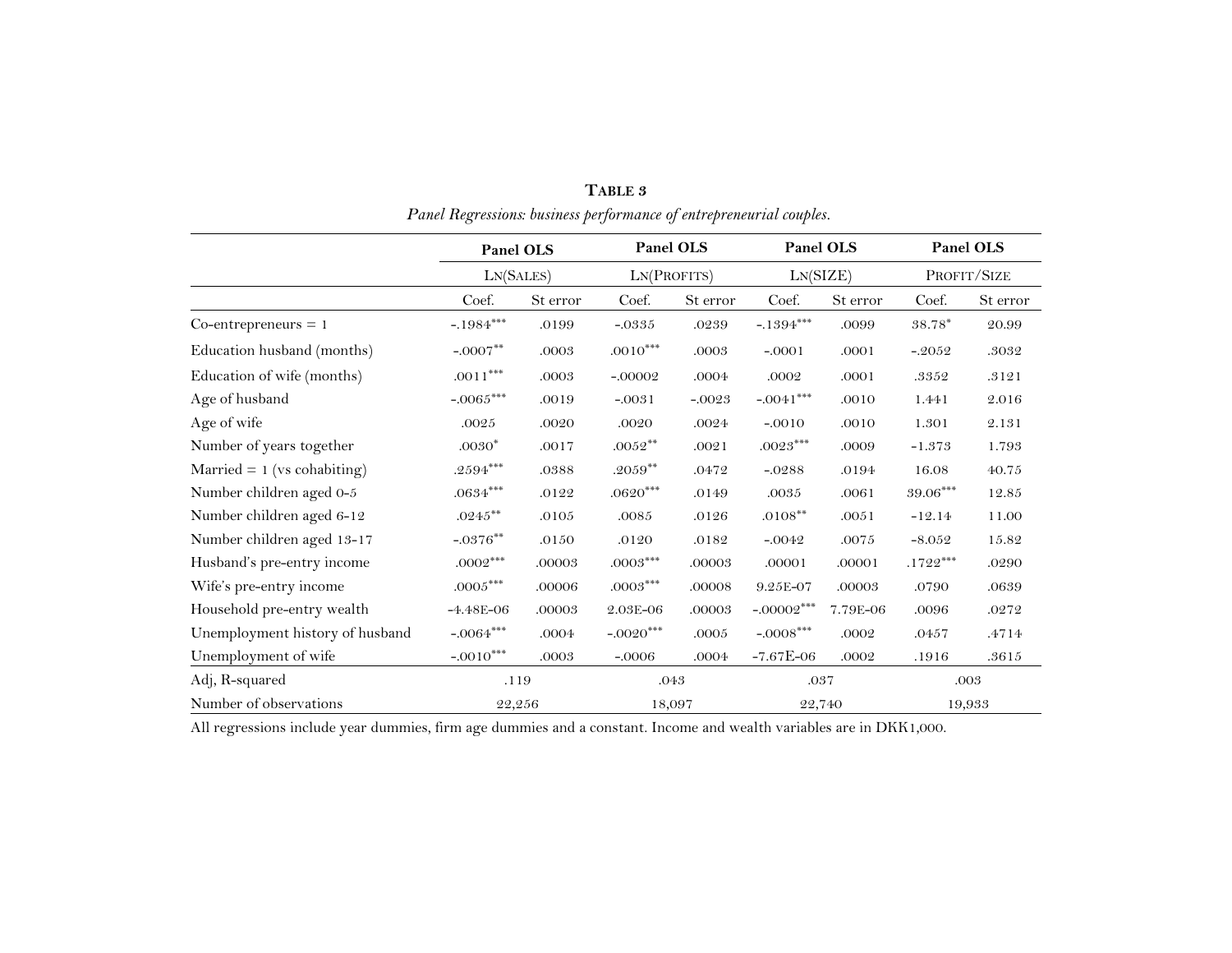|                                               | <b>Exponential regression</b> |          |  |  |  |
|-----------------------------------------------|-------------------------------|----------|--|--|--|
|                                               | log relative-hazard form      |          |  |  |  |
|                                               | Coefficient                   | St error |  |  |  |
| Entrepreneurial couples (dummy) <sup>a</sup>  | $-0.0344$                     | .0589    |  |  |  |
| Education level of husband (months)           | $-.0007$                      | .0008    |  |  |  |
| Education level of wife (months)              | $-.0026***$                   | .0009    |  |  |  |
| Age of husband                                | $-.0009$                      | .0055    |  |  |  |
| Age of wife                                   | $-.0070$                      | .0058    |  |  |  |
| Number of years together                      | $-.0177***$                   | .0049    |  |  |  |
| Marriage (vs cohabiting)                      | $-.2190**$                    | .1057    |  |  |  |
| Number children aged 0-5                      | $-0471$                       | .0362    |  |  |  |
| Number children aged 6-12                     | .0122                         | .0308    |  |  |  |
| Number children aged 13-17                    | .0053                         | .0438    |  |  |  |
| Husband's income, $t = -I(1,000 \text{ DKK})$ | $-.0000$                      | .0001    |  |  |  |
| Wife's income, $t = -I(1,000 \text{ DKK})$    | .0001                         | .0002    |  |  |  |
| Household wealth, $t = -I(1,000 \text{DKK})$  | $-.00003$                     | .0001    |  |  |  |
| Unemployment history of husband               | $.0031***$                    | .0012    |  |  |  |
| Unemployment of wife                          | $.0018*$                      | .0010    |  |  |  |
| LR chi <sup>2</sup> (33)                      | 236.44                        |          |  |  |  |
| Number of dissolutions                        |                               | 1,986    |  |  |  |
| Number of subjects                            | 4,459                         |          |  |  |  |
| Number of observations                        | 22,723                        |          |  |  |  |

**TABLE 4** *Firm Dissolution Hazards*

Year and firm age dummies effects included.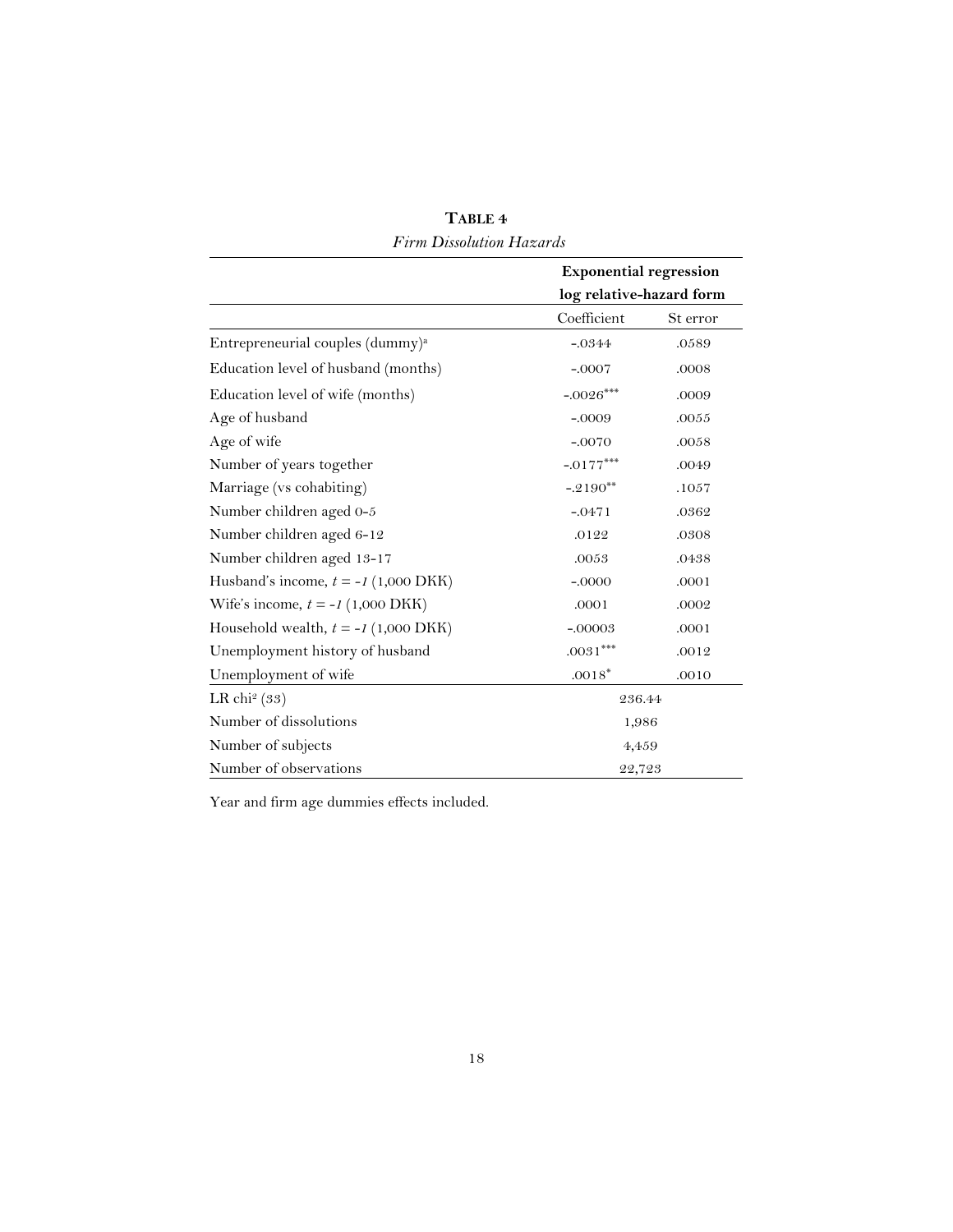Panel A of Table 5 shows that couples in co-entrepreneurial firms experience greater income gains that do couples with a single entrepreneur; this is true both collectively and for each spouse ('husband's/wife's income relative to income prior to founding'). Panel A of Table 5 shows that *both* co-entrepreneurial spouses increase their incomes relative to the pre-entrepreneurial period to a greater extent than do other couples These relative income gains are large enough to change the income ordering of coentrepreneurial husbands and wives. Although it is still the case that female coentrepreneurs earn less than their female counterparts in other entrepreneurial couples (the coefficient of 'wife's income' is negative), the average male co-entrepreneur earns a higher income than his average male counterpart (the coefficient of 'husband's income' is positive).

The estimated coefficient of the difference-in-difference for wives is particularly large. Together, the two diff-in-diff estimates for husbands and wives imply that coentrepreneurial couples not only manage to improve their relative income position while being active as entrepreneurs, they also manage to decrease the earnings difference between the two of them, relative to other couples, because the gain of the wife is materially larger than the gain of the husband (and wives have lower incomes on average and in most cases than husbands). Lower income differences within the household are beneficial.<sup>10</sup> Therefore the higher income gain for wives relative to husbands may be a positive outcome of co-entrepreneurship, unless the wife starts earning more than the husband (Pierce et al., 2013; Bertrand et al., 2013).

Table 5 shows also some non-financial consequences of co-entrepreneurial couples visà-vis couples with a single entrepreneur. Co-entrepreneurial couples are not more or less happy than other couples, measured in terms of the use of medications such as antidepressants or anxiety/insomnia medication. The relationship-related outcomes are also similar for co-entrepreneurial couples and their counterparts: the hazards of separation, divorce, weddings, and childbirths are all the same.

 $\ddot{\phantom{a}}$ 

<sup>&</sup>lt;sup>10</sup> There is direct evidence that couples with lower income differences within the household are happier. Pierce, Dahl and Nielsen (2013) find evidence that Danish husbands use significantly more erectile dysfunction medication the lower is their wives' income, given that they themselves earn more than their wives. Aizer (2010) shows convincing evidence that a lower gap between the incomes of husbands and wives decreases domestic violence.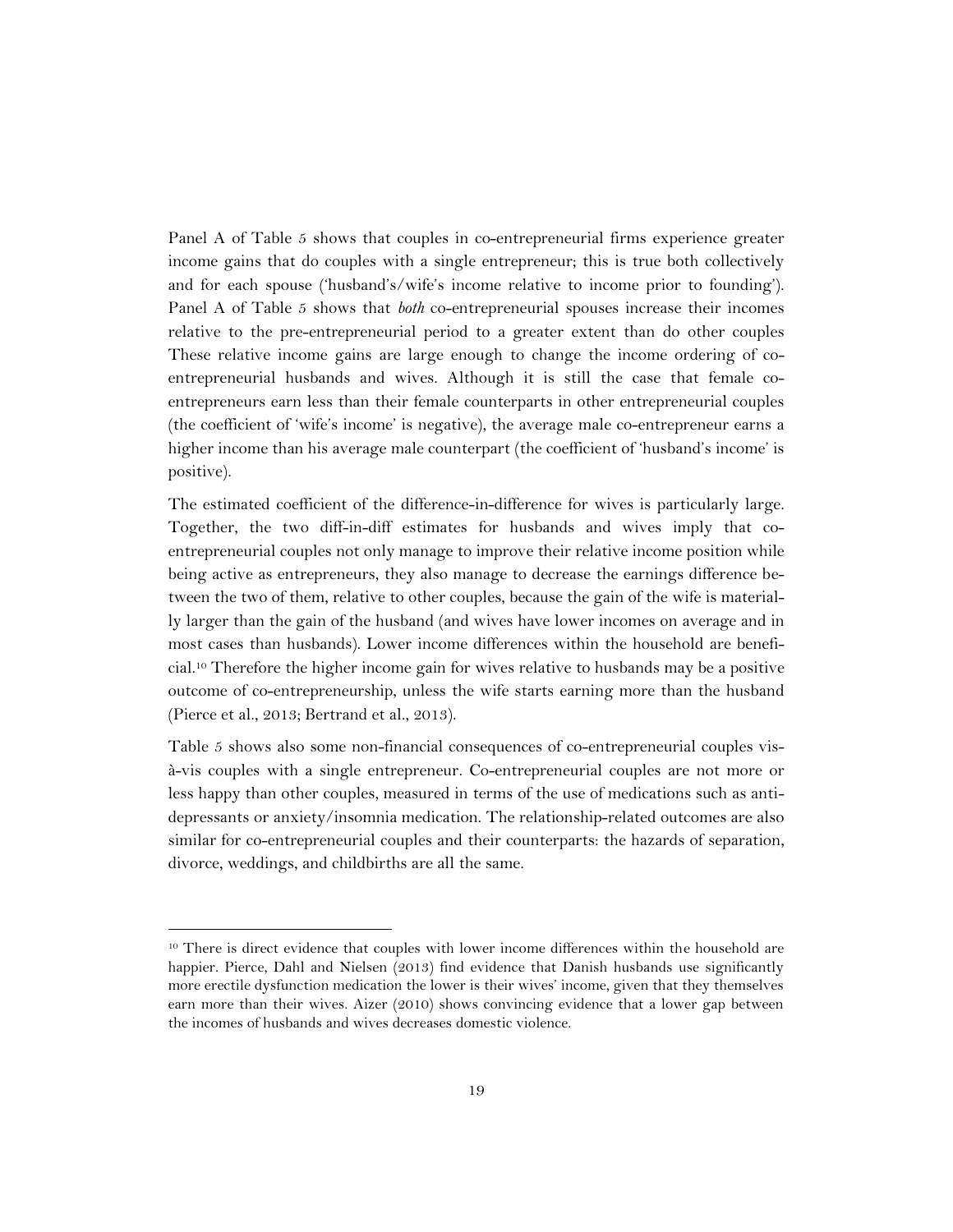|                                                                                     | <b>ENTREPRENEURIAL COUPLES VS</b> |          |        |          |          |  |  |
|-------------------------------------------------------------------------------------|-----------------------------------|----------|--------|----------|----------|--|--|
|                                                                                     | <b>COUPLES WITH SINGLE FIRM</b>   |          |        |          |          |  |  |
|                                                                                     | Coefficient                       | St error | Obs    | Subjects | Failures |  |  |
| Panel A Financial outcomes                                                          |                                   |          |        |          |          |  |  |
| Husband's income <sup>b</sup>                                                       | $.0252***$                        | .0057    | 21,673 | 4,816    |          |  |  |
| Wife's incomeb                                                                      | $-.0188$ ***                      | .0027    | 21,707 | 4,816    |          |  |  |
| Husband's income relative to income prior<br>to founding <sup>b</sup>               | $35.67***$                        | 5.887    | 20,059 | 4,460    |          |  |  |
| Wife's income relative to income prior to<br>founding <sup>b</sup>                  | $77.93***$                        | 2.370    | 20,089 | 4,460    |          |  |  |
| Household income difference (current<br>relative to prior to founding) <sup>b</sup> | $-42.31***$                       | 6.148    | 20,011 | 4,460    |          |  |  |
| Panel B Non-financial outcomes                                                      |                                   |          |        |          |          |  |  |
| Stress (either partner) <sup>a</sup>                                                | $-2320$                           | .1439    | 14,200 | 3,991    | 350      |  |  |
| Stress (husband) <sup>a</sup>                                                       | $-.1788$                          | .1711    | 14,649 | 4,066    | 246      |  |  |
| Stress (wife) <sup>a</sup>                                                          | $-2135$                           | .1801    | 14,744 | 4,055    | 215      |  |  |
| Separation <sup>a</sup>                                                             | $-1820$                           | .1232    | 14,869 | 4,218    | 510      |  |  |
| Divorce (if married at founding) <sup>a</sup>                                       | $-0.0925$                         | .3302    | 15,704 | 4,218    | 60       |  |  |
| Wedding (if cohab at founding) <sup>a</sup>                                         | $-.3082*$                         | .1636    | 10,951 | 3,415    | 363      |  |  |
| Child birth (if not separated) <sup>a</sup>                                         | .0369                             | .1280    | 12,281 | 3,800    | 513      |  |  |

**TABLE 5** *Regression results: business and family performance of entrepreneurial couples pre-dissolution*

All regressions include the following controls: age, education, and unemployment history for both spouses, relationship status, kids dummies, as well as firm age dummies. The regressions for nonfinancial outcomes also include controls for the incomes of both husband and wife. a Exponential regression log relative-hazard form. <sup>b</sup> OLS regression with robust standard errors and cohort dummies. Estimations of wealth have been omitted because given that they may reflect different strategies for rent extraction from the firm during its life time, which may be hard to explain due to the founders' taxation preferences.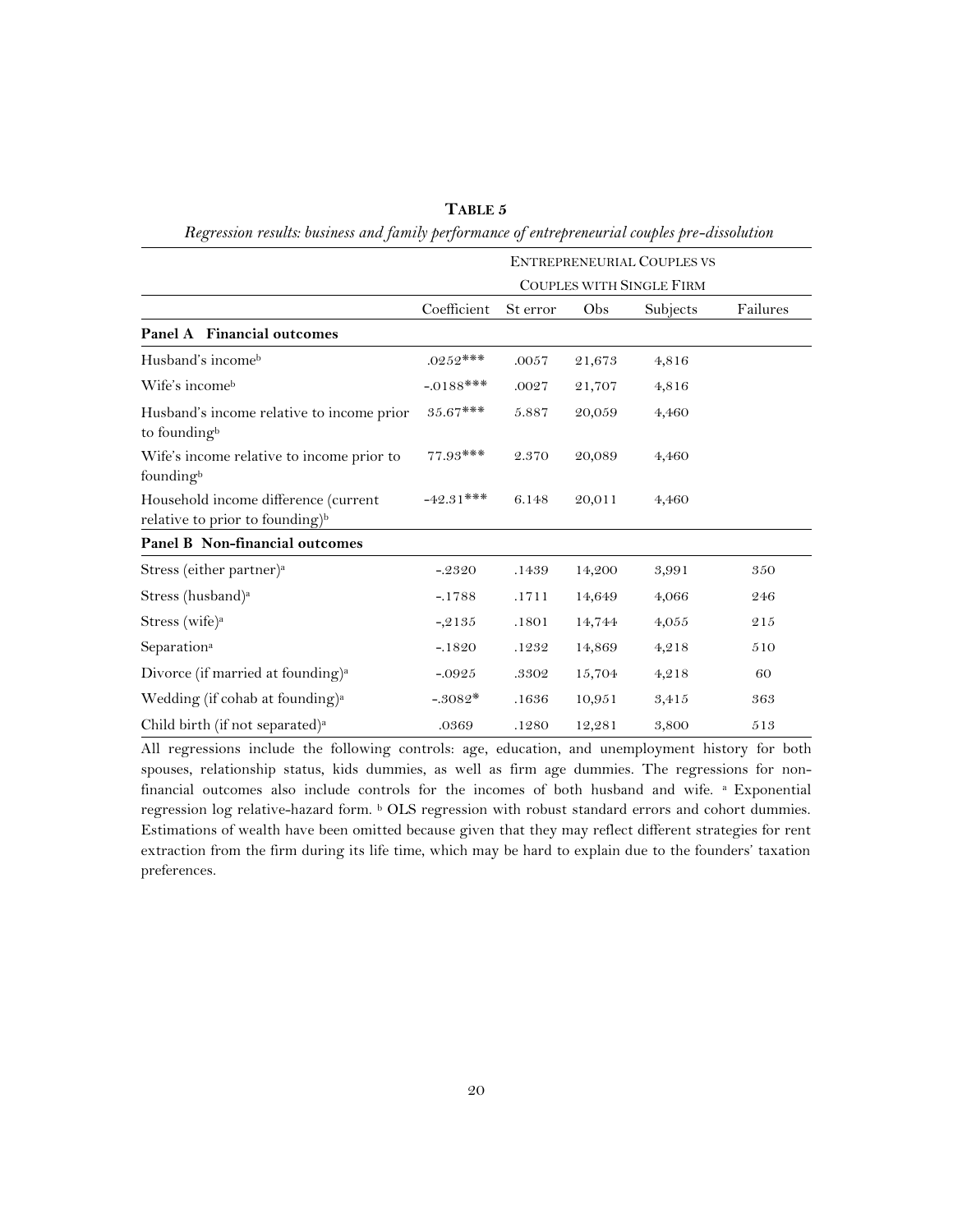Table 6 looks like a copy of Table 5. However the estimates are obtained using the subsample of firms that have dissolved in the observed period, about one third of the total sample. Panel A shows the financial outcomes again. The revealed pattern is similar to the pattern before firm dissolution. Most notable is that wives have improved their relative income position (diff-in-diff) compared to households with a single entrepreneur and compared to the situation before the firm was started up. The same is true for husbands. Again, the estimated coefficient for wives is substantially larger than the coefficient of the husbands. The income inequality in the household has decreased, also after the business has been dissolved and both partners are doing something else. Panel B shows that the non-financial consequences of joint entrepreneurship are not any different after firm dissolution, relative to the comparison group.

#### **5. Discussion**

In this section we discuss the results presented in Section 4 in the light of the possible motivations for joint entrepreneurship that were discussed in Section 3.

**A.** *Opportunity costs*. Table 2 showed evidence for the first motivation: low opportunity costs of one of the spouses is correlated with joint entrepreneurship. We argued that these low opportunity costs might be consistent with labor market mismatching. Indeed we found that wives embarking on a joint firm with their husbands come from a less advantageous labor market position than wives where only one of the two starts a firm. The sample of co-entrepreneurial couples includes a relatively large group of couples with the wife earning a very low income.

In Section 3 we proposed an alternative explanation for this finding: co-entrepreneurial couples may be more traditional and the lower earnings of wives need not be evidence of labor market mismatching. Tables 5 and 6 generate some more insight to discriminate between the labor market mismatching and 'tradition' explanations. These tables show that wives in co-entrepreneurial couples experience a substantial increase in their income. Their business income is higher than their pre-venture income. Moreover, these income gains do not vanish after business dissolution. These observations are more consistent with previous labor market mismatches than with traditional divisions and perceptions of their roles in the household. Hence, we find evidence of coentrepreneurship associated with low opportunity costs of the wife and labor market mismatching.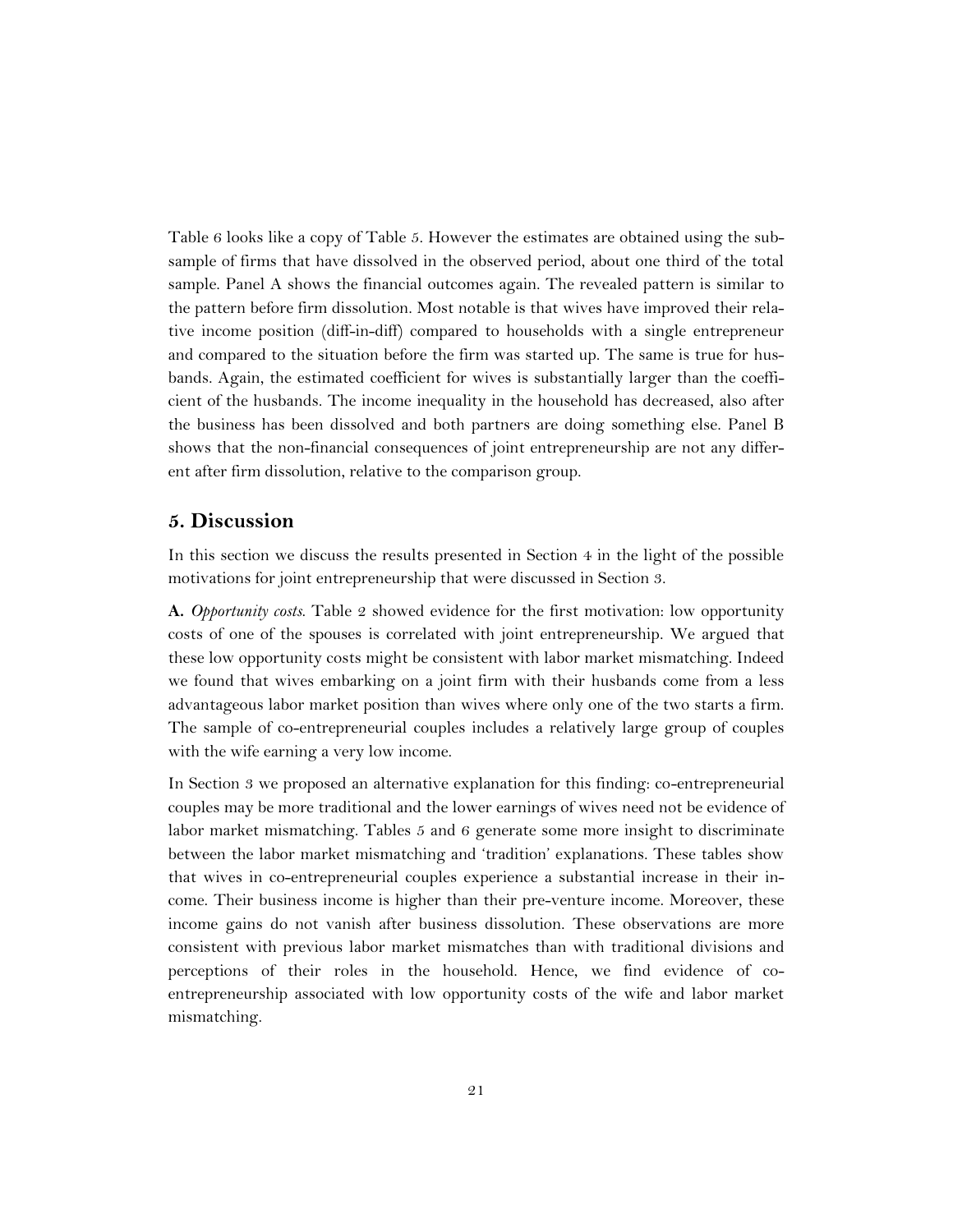|                                                                                     | <b>ENTREPRENEURIAL COUPLES VS</b> |          |       |          |          |  |  |  |
|-------------------------------------------------------------------------------------|-----------------------------------|----------|-------|----------|----------|--|--|--|
|                                                                                     | COUPLES WITH SINGLE FIRM          |          |       |          |          |  |  |  |
|                                                                                     | Coefficient                       | St error | Obs.  | Subjects | Failures |  |  |  |
| <b>Panel A Financial outcomes</b>                                                   |                                   |          |       |          |          |  |  |  |
| Husband's income <sup>b</sup>                                                       | .0127                             | .0092    | 6,735 | 1,935    |          |  |  |  |
| Wife's income <sup>b</sup>                                                          | $-.0747$ ***                      | .0048    | 6,794 | 1,942    |          |  |  |  |
| Husband's income relative to income prior<br>to founding <sup>b</sup>               | $29.87***$                        | 8.854    | 6,101 | 1,752    |          |  |  |  |
| Wife's income relative to income prior to<br>foundingb                              | $74.72***$                        | 4.271    | 6,159 | 1,760    |          |  |  |  |
| Household income difference (current<br>relative to prior to founding) <sup>b</sup> | $-44.19***$                       | 9.494    | 6,007 | 1,736    |          |  |  |  |
| Panel B Non-financial outcomes                                                      |                                   |          |       |          |          |  |  |  |
| Stress (either partner) <sup>a</sup>                                                | .0777                             | .2390    | 3,960 | 1,319    | 121      |  |  |  |
| Stress (husband) <sup>a</sup>                                                       | $-.1511$                          | .3267    | 4,178 | 1,353    | 73       |  |  |  |
| Stress (wife) <sup>a</sup>                                                          | .2073                             | .2809    | 4,140 | 1,351    | 81       |  |  |  |
| Separation <sup>a</sup>                                                             | .1174                             | .2174    | 4,085 | 1,365    | 143      |  |  |  |
| Divorce (if married at founding) <sup>a</sup>                                       | 3.587                             | 2.360    | 4,550 | 1,421    | 6        |  |  |  |
| Wedding (if cohab at founding) <sup>a</sup>                                         | .3857                             | .3313    | 4,285 | 1,394    | 54       |  |  |  |
| Child birth (if not separated) <sup>a</sup>                                         | $-.1157$                          | .3188    | 3,100 | 1,098    | 101      |  |  |  |

**TABLE 6** *Regression results: business and family performance of entrepreneurial couples post dissolution*

All regressions include the following controls: age, education, and unemployment history for both spouses, relationship status, kids dummies, as well as firm age dummies. The regressions for nonfinancial outcomes also include controls for the incomes of both husband and wife. a Exponential regression log relative-hazard form. <sup>b</sup> OLS regression with robust standard errors and cohort dummies. Estimations of wealth have been omitted because given that they may be highly affected by the degree to which the founders' face severe debt after failure.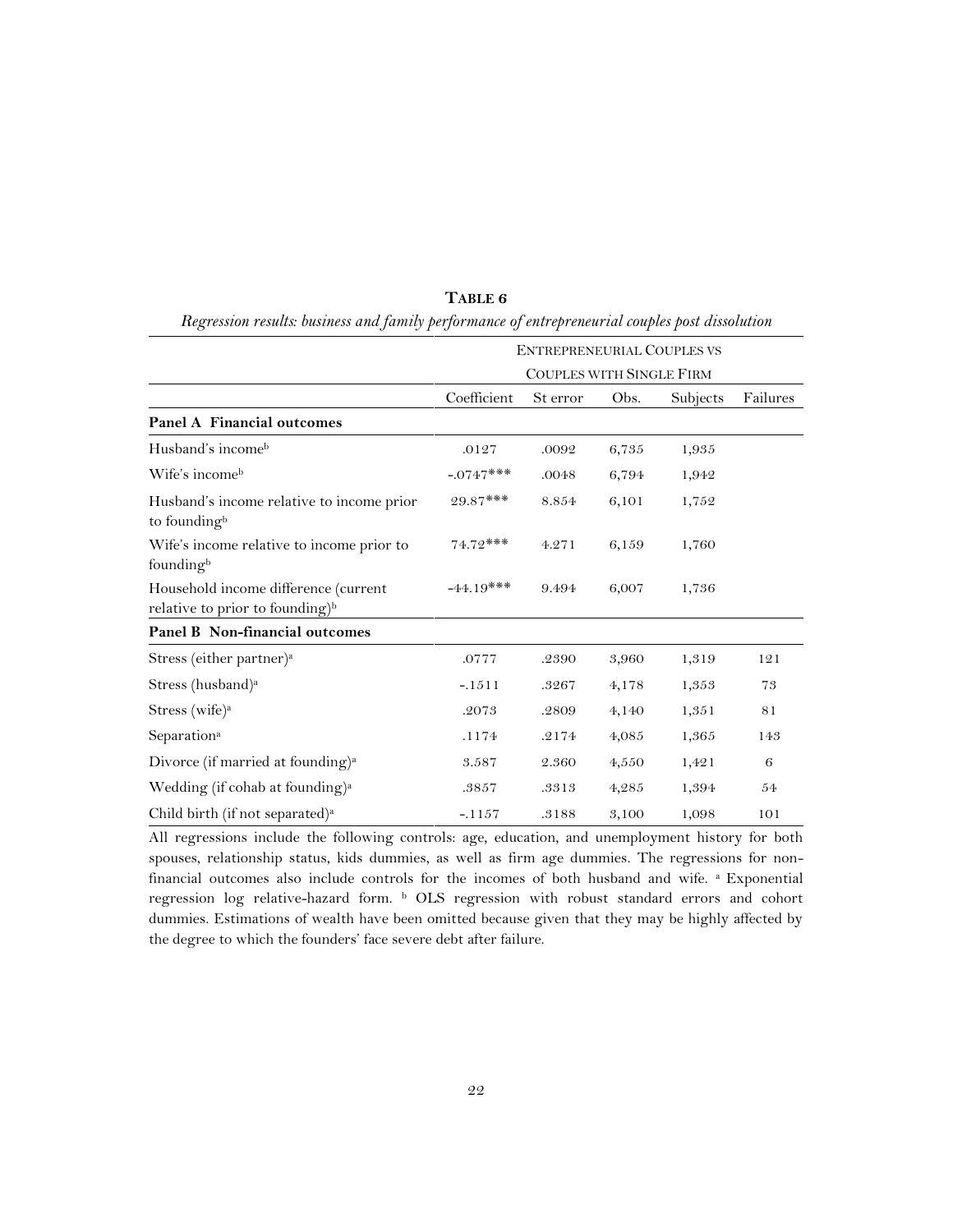**B.** *Wealth constraints*. As we discussed in Section 3 we find no evidence of wealth constraints as a motivating factor of joint entrepreneurship. Tables 3-6 do not generate any relevant additional insights.

**C.** *Productivity*. Cautiously we can infer from the results that joint entrepreneurship has productivity advantages relative to comparable firms if we suppose that a small scale of operation is a deliberate choice.<sup>11</sup> Expected profitability levels are similar for coentrepreneurial firms despite their smaller scale and so are the chances of survival. Moreover, the personal financial consequences of co-entrepreneurial couples are rather positive. Both partners start earning more than before the venture was started up, relative to other entrepreneurial couples. Husbands even start earning more on average than husbands in these control couples. Because income growth is especially large for wives of co-entrepreneurial couples, the income difference between husband and wives shrinks, which can be viewed as another benefit.<sup>12</sup> These benefits do not turn into costs after the joint firm of the couple has been dissolved. On the contrary, even then the relative gains are larger for both spouses, and especially wives, in entrepreneurial couples – compared to the pre-venture period- than for couples in the control group.

We proposed alternative, but not mutually exclusive, mechanisms that could cause higher productivity levels: cohesion, organizational capital and specific investments in organizational or human capital (without any ambitions to discriminate between those). The results suggest that investment in specific human capital are particularly high in the case of co-entrepreneurial couples (due, perhaps, to a lower risk of hold-up based on greater trust and stronger incentives). Investments in specific human capital are often coupled with and difficult to separate from investments in general human capital. Indeed both seem to be developed by co-entrepreneurial spouses to a greater extent than by couples with a single entrepreneur. Other explanations are difficult to reconcile with the

 $\overline{a}$ 

<sup>11</sup> The results of testing whether co-entrepreneurial couples benefit from any productivity advantages are not as easily interpretable as the other results. The productivity estimates are possibly biased by the endogenous choice for co-entrepreneurship.

 $12$  The higher income of wives in co-entrepreneurial couples might also be caused by incomes equalization of spouses for fiscal purposes. In that case the observed lower difference is not more than an administrative matter. However, the fact that both the husband and the wife experience income gains, relative to the control group as well as to their prior earnings, is evidence that income smoothing cannot play too large a role.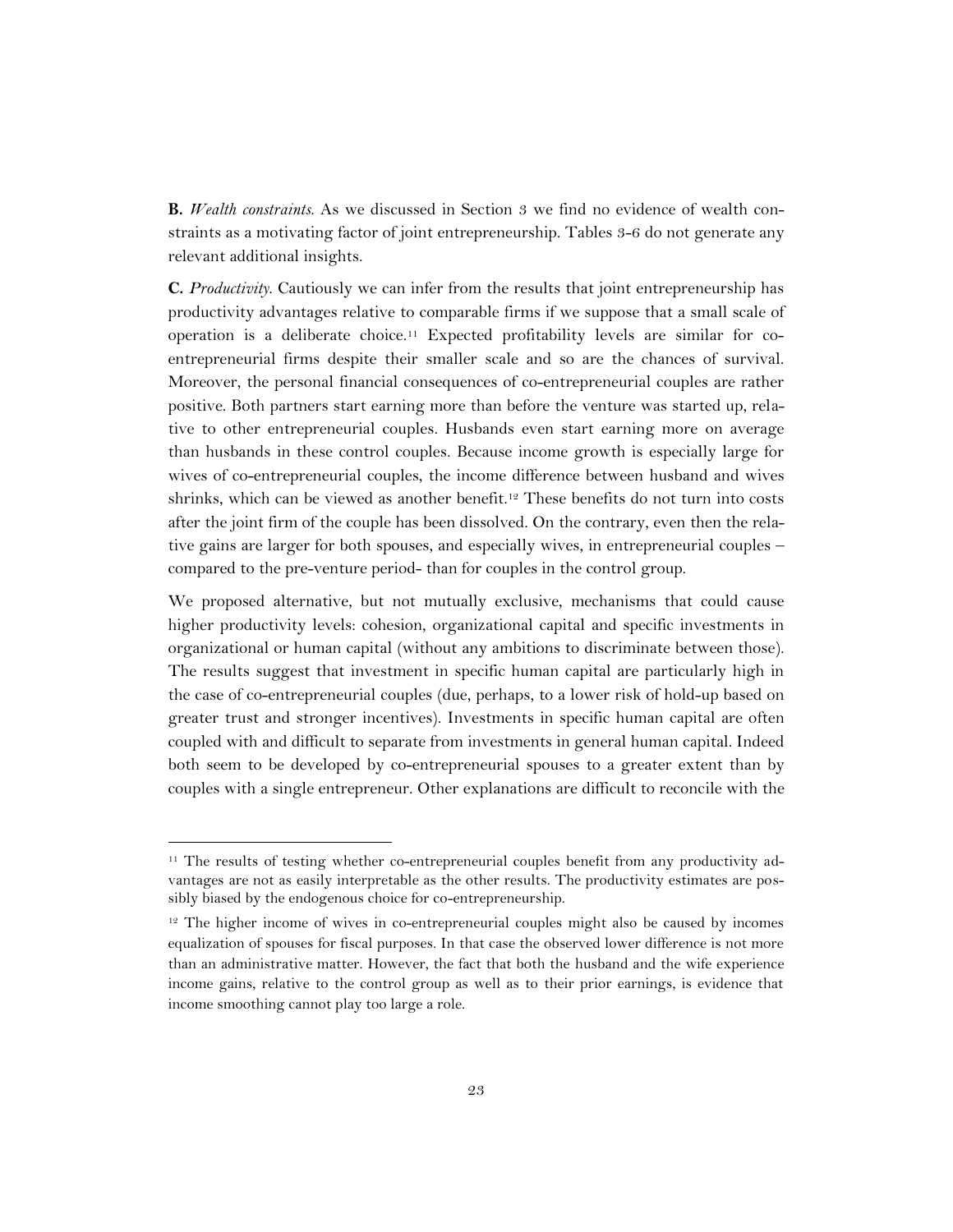finding that the earnings gain remains also after firm dissolution. Moreover, wives gain, on average, more from the investment than husbands. This could be explained by their lower base levels of human capital and the diminishing returns to human capital investments. This finding is also consistent with labor market mismatching. Thus, coentrepreneurial wives possibly have developed their human capital better –both in comparison to their husbands as well as in comparison to other wives in entrepreneurial couples and have become more productive by working as an entrepreneur together with their spouse. Moreover, the joint venture has given them the opportunity to better match their human capital to the labor market. Especially with regards to the initial low position in the income distribution, this is an important benefit of co-entrepreneurship, not only in terms of productivity but also in terms of equality.

**D.** *Non-pecuniary benefits.* We find little evidence of non-pecuniary benefits of joint entrepreneurship. Non-financial outcomes are no better for co-entrepreneurial couples than for others (and financial outcomes are not worse).

#### **6. Conclusion**

We have found new and perhaps surprising evidence of substantial benefits of coentrepreneurship. Given the availability of a unique Danish dataset we had the opportunity to compare an unprecedented large set of co-entrepreneurial couples over an extended period with a large set of similar couples and similar dyadic firms. The richness of the data allowed us to study precisely measured firm-related outcomes as well as personal outcomes, both financial and non-financial. Exploiting this opportunity, we tested four economics based motivations for joint entrepreneurship. We find evidence that joint entrepreneurship is an effective route out of the underdeveloped and underutilized human capital of wives in the lower part of the Danish income distribution.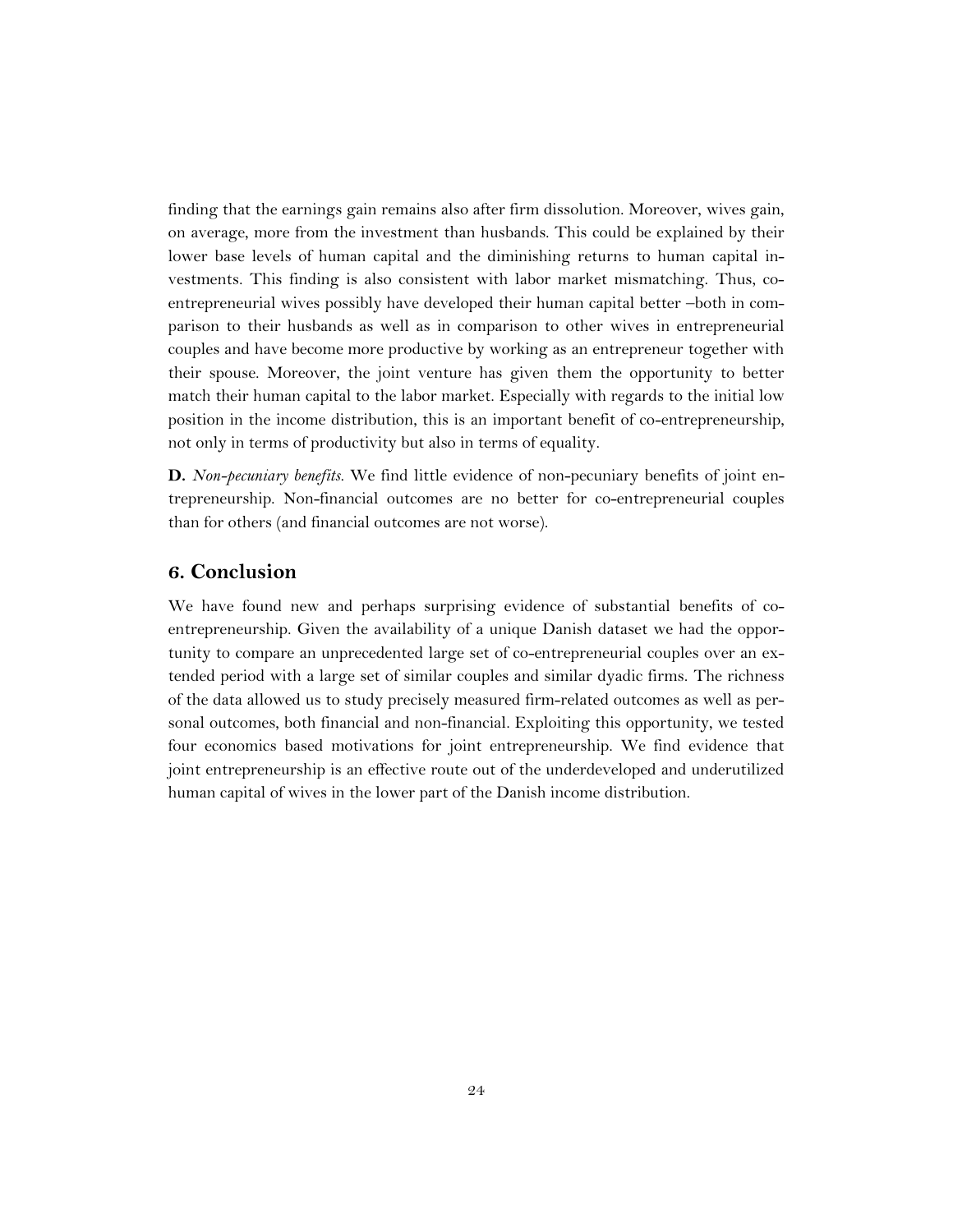#### **References**

- Aizer, Anna (2010): "The gender wage gap and domestic violence." *American Economic Review.* 100(4): 1847-59.
- Atkeson, Andrew, and Patrick J. Kehoe (2005): "[Modeling and measuring organization capi](http://ideas.repec.org/a/ucp/jpolec/v113y2005i5p1026-1053.html)[tal](http://ideas.repec.org/a/ucp/jpolec/v113y2005i5p1026-1053.html)." *[Journal of Political Economy](http://ideas.repec.org/s/ucp/jpolec.html)*, **113**(5): 1026-1053.
- Barnett, F., and S. Barnett (1988): *Working together: Entrepreneurial couples*. Berkeley, CA: Ten Speed Press.
- Bertrand, Marianne, Emir Kamenica and Jessica Pan (2013): "Gender identity and relative incomes within households.", *NBER Working Paper* 19023.
- Blanchflower, David. G. and Andrew Oswald (1990): "What makes an entrepreneur?", *Journal of Labor Economics* **16**: 26–60.
- Bosma, Niels, Mirjam van Praag, Roy Thurik, and Gerrit de Wit (2004): "The value of human and social capital investments for the business performance of startups." *Small Business Economics* **<sup>23</sup>**(3), 227-236.
- Coad, Alex, and Bram Timmermans (2012): "Two's company: Human capital composition and performance of entrepreneurial pairs." DRUID Working Paper No. 12-12.
- Cox, Joe A., Kris K. Moore, and Philip M. Van Auken (1984): "Working couples in small business." *Journal of Small Business Management*, **22**(4): 24-30.
- Dahl, Michael S., Jimmi Nielsen and Ramin Mojtabai (2010): "The effects of becoming an entrepreneur on the use of psychotropics among entrepreneurs and their spouses,." *Scandinavian Journal of Public Health*, **38**:857-863.
- Dahl, Michael S. and Olav Sorenson (2012): "Home sweet home: Entrepreneurs' location choices and the performance of their ventures.", *Management Science* **58**(6):1059-1071.
- Davidsson, Per and Benson Honig (2003): "The role of social and human capital among nascent entrepreneurs.", *Journal of Business Venturing* 18(3):301-331.
- Disney, R and J. Gathergood (2009): "Housing wealth, liquidity constraints and selfemployment.", *Labour Economics,***16**:79-88.
- Dyer, Jeffrey H. (1996): "Does governance matter? Keiretsu alliances and asset specificity as sources of Japanese competitive advantage." *Organization Science*, **7**(6):649-666.
- Dyer, W. Gibb, W. Justin Dyer, and Richard G. Gardner (2012): "Should my spouse be my partner? Preliminary evidence from the Panel Study of Income Dynamics." *Family Business Review*, **26**(1):68–80.
- Ensley, Michael D., Allison W. Pearson, and Allen C. Amason (2002): "Understanding the dynamics of new venture top management teams. Cohesion, conflict, and new venture performance." *Journal of Business Venturing*, **17**:365-386.
- Evans, David and Boyan Jovanovic (1989): "An estimated model of entrepreneurial choice under liquidity constraints." *Journal of Political Economy*, **97**:808-827.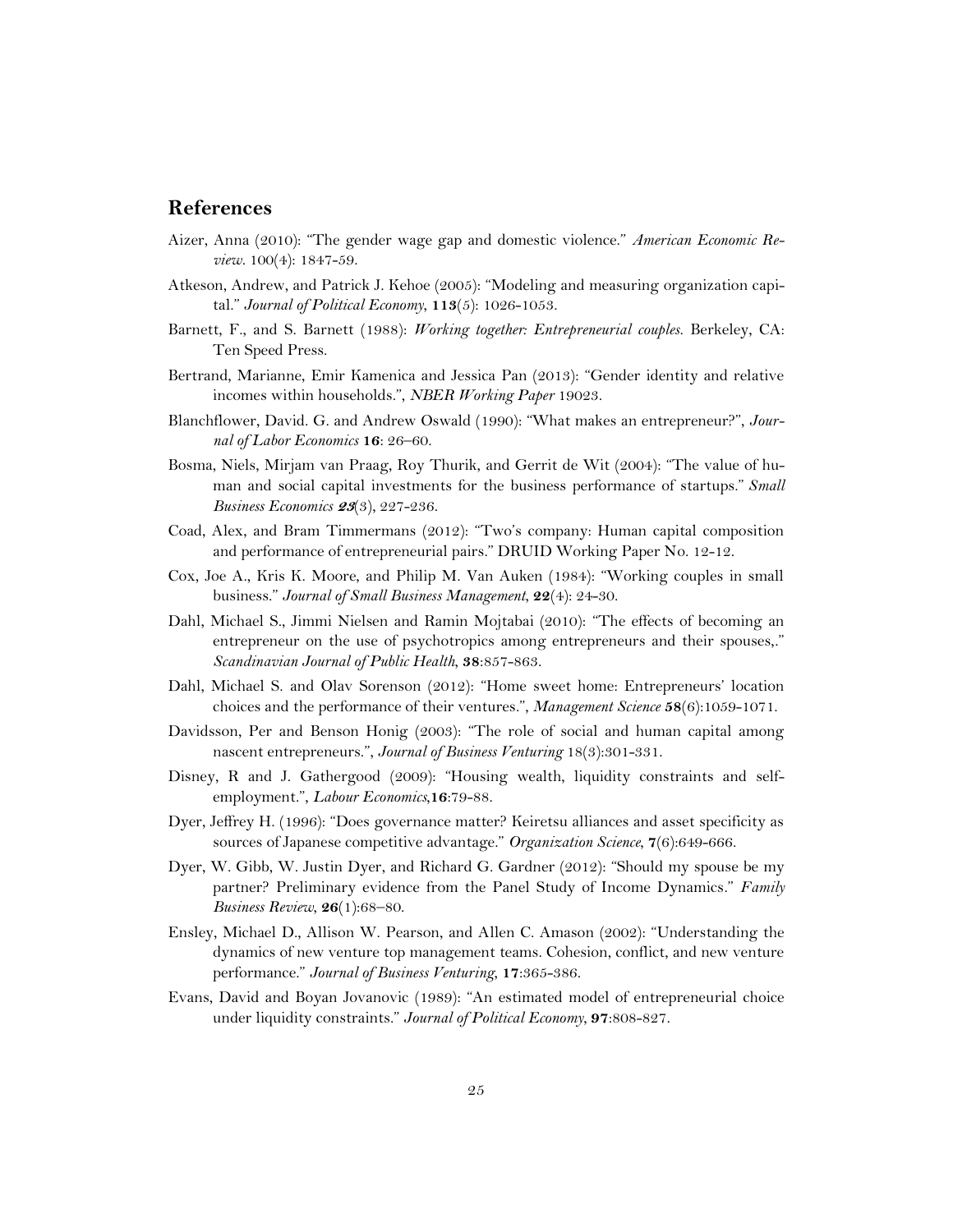- Fairlie, Rob and H. Krashinsky (2012): "Liquidity constraints, household wealth, and entrepreneurship revisited.", *Review of Income and Wealth* **58**(2): 279-306.
- Fitzgerald, Margaret A., and Glenn Muske. (2002): "Copreneurs: An exploration and comparison to other family businesses." *Family Business Review*, **15**(1):1-16.
- FSBS (2008): "Unlimited partnership: Couples in business." [http://money.cnn.com/2008/01/08/smbusiness/entrepreneurial\\_couples.fsb/](http://money.cnn.com/2008/01/08/smbusiness/entrepreneurial_couples.fsb/) *Fortune Small Business Staff.* Accessed November 19, 2013.
- [Grigoriadis,](https://www.byliner.com/vanessa-grigoriadis) Vanessa (2012): "Tory Burch's Ex Factor." *[Vanity Fair](https://www.byliner.com/publications/vanity-fair)*, December.
- Holtz-Eakin, Douglas, David Joulfaian and Harvey Rosen (1994): "Entrepreneurial decisions and liquidity constraints.", *RAND Journal of Economics* **25**: 334–47.
- Hurst, Erik and Anna Lusardi (2004): "Liquidity constraints, household wealth, and entrepreneurship, *Journal of Political Economy* **112**: 319–47.
- Hvide, Hans and Jarle Moen (2010): "Lean and hungry or fat and content? Entrepreneurs' wealth and start-up performance.", *Management Science* **56**(8): 1242-1258.
- James, Dub and Janet James (1997): *Couples at Work: How can you Stand to Work with your Spouse?* Boomer House Books, Denver, Colorado.
- Jones, Chuck and Aprill Jones (2002) *In Business and in Love: How Couples Can Successfully Run a Marriage Based-Business*, Possibility Press, United States
- Lazear, Edward (2003): "Firm-specific human capital: A skill-weights approach.", NBER Working Paper 9679.
- Lindh, Thomas and Henry Ohlsson (1996): "Self-employment and windfall gains: Evidence from the Swedish lottery.", *Economic Journal* **106**: 1515–1526.
- Kessler, Anke and Christoph Lülfesmann (2006): "The theory of human capital revisited: On the interaction between general and specific investments.", *Economic Journal,* **116:**  903-923.
- Marshack, Kathy J. (1993): "Copreneurial couples: A literature review on boundaries and transitions among copreneurs." *Family Business Review*, **6**(4):355-369.
- Marshack, Kathy J. (1994): "Copreneurs and dual career couples: Are they different?" *Entrepreneurship: Theory and Practice*, **19**(1):49-69.
- Marshack, Kathy J. (1998): *Entrepreneurial couples: Making it work at work and at home*. Palo Alto, CA: Davies-Black.
- Mullen, Brian, and Carolyn Copper (1994): "The relation between group cohesiveness and performance: an integration." *Psychological Bulletin*, **115**(2):210-227.
- Muske, Glenn, and Margaret A. Fitzgerald (2006): "A panel study of copreneurs in business: Who enters, continues, and exits?" *Family Business Review*, **19**(3):193-205.
- Nanda, Ramana (2011): "Entrepreneurship and the discipline of external finance.", HBS Working Paper 11-098.